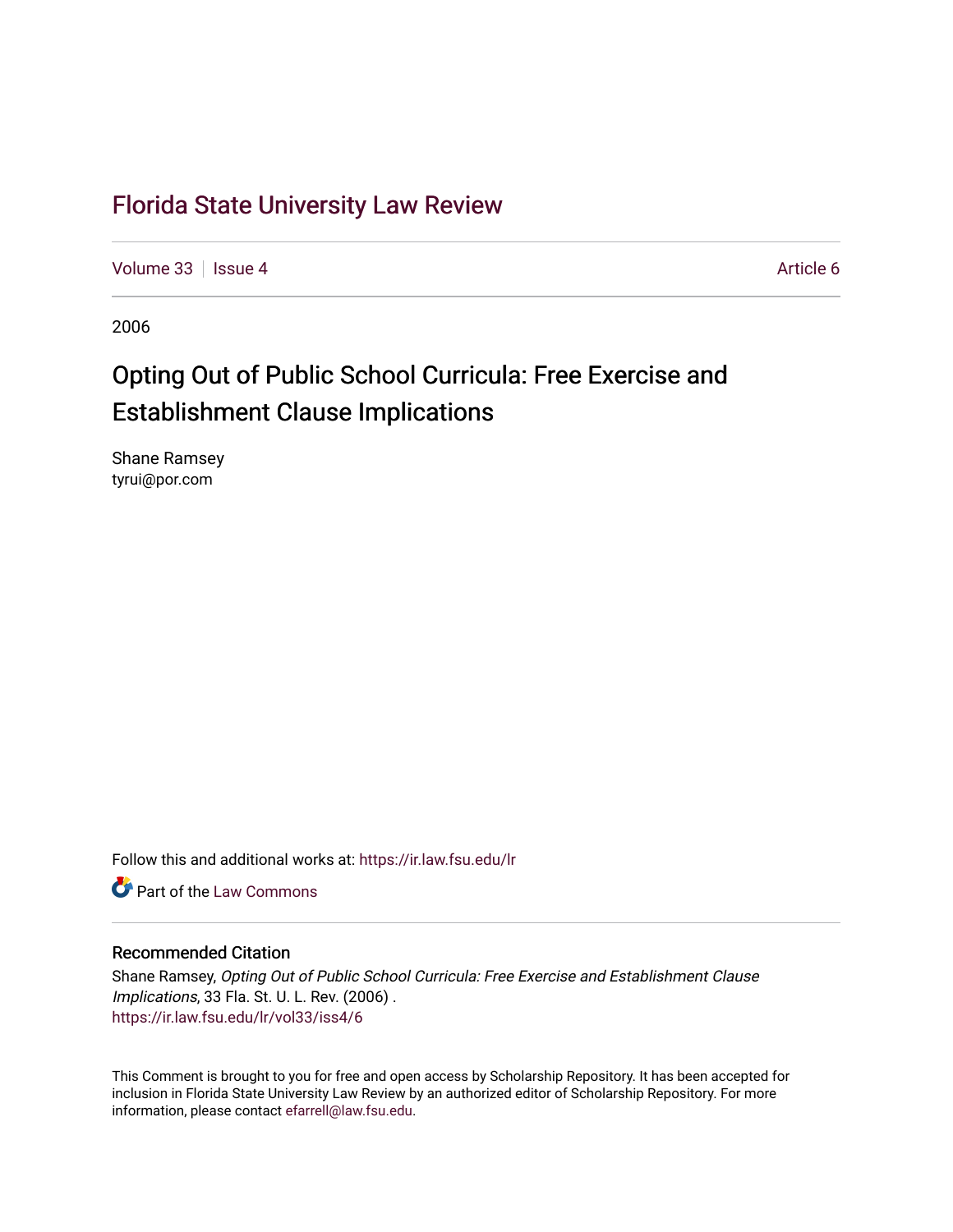# FLORIDA STATE UNIVERSITY LAW REVIEW



## OPTING OUT OF PUBLIC SCHOOL CURRICULA: FREE EXERCISE AND ESTABLISHMENT CLAUSE IMPLICATIONS

*Shane Ramsey*

VOLUME 33 SUMMER 2006 NUMBER 4

Recommended citation: Shane Ramsey, *Opting Out of Public School Curricula: Free Exercise and Establishment Clause Implications*, 33 FLA. ST. U. L. REV. 1199 (2006).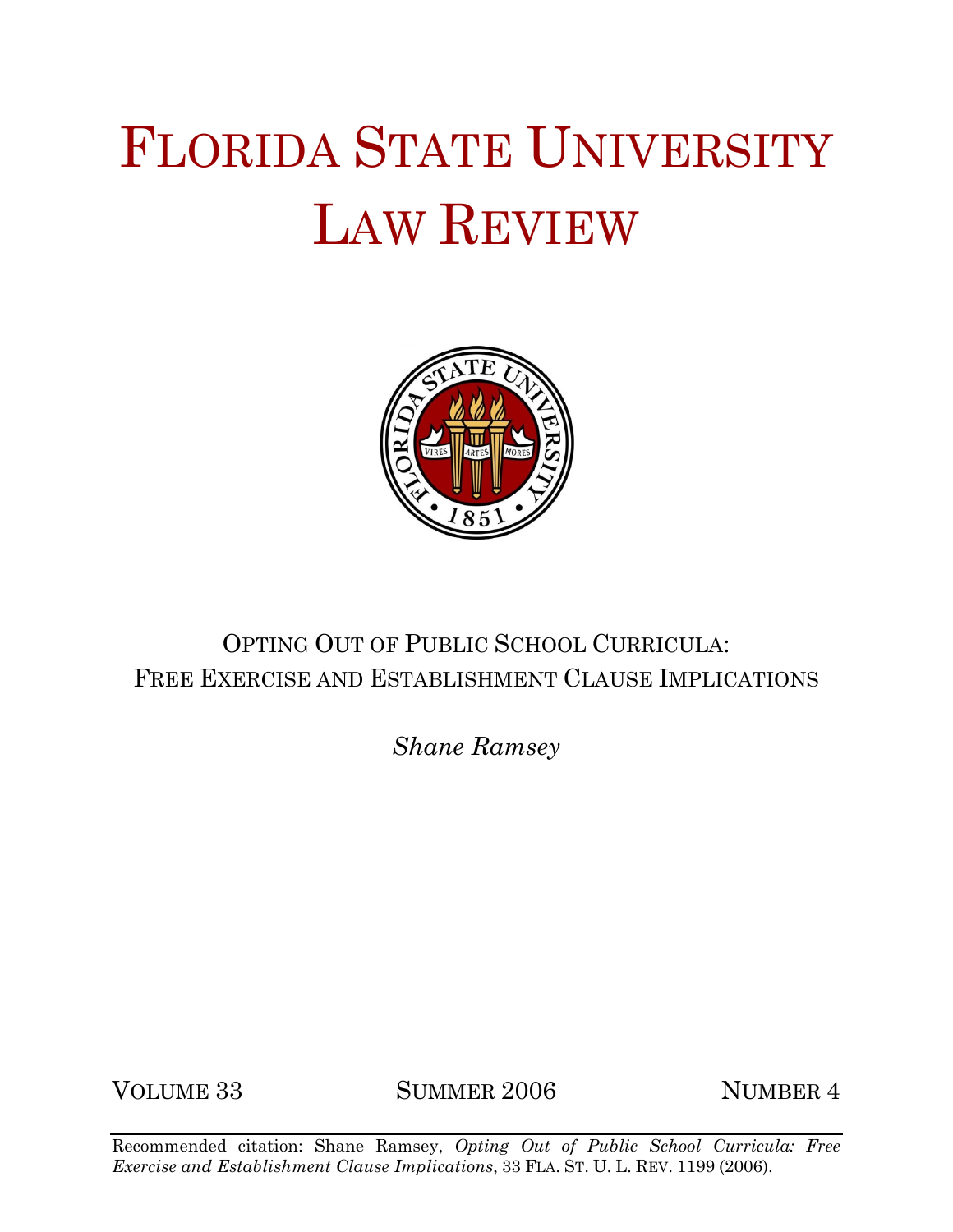#### OPTING OUT OF PUBLIC SCHOOL CURRICULA: FREE EXERCISE AND ESTABLISHMENT CLAUSE IMPLICATIONS

#### SHANE RAMSEY\*

|     |                                                                       | 1199 |
|-----|-----------------------------------------------------------------------|------|
| H.  |                                                                       | 1200 |
|     |                                                                       | 1200 |
|     |                                                                       | 1200 |
|     | 2. Applying the Free Exercise Standard to Public School Curricula     | 1204 |
|     |                                                                       | 1205 |
|     | 1. The Free Exercise Clause and Parental Right Hybrid Standard        | 1205 |
|     | 2. Applying the Hybrid Standard to Public School Curricula            | 1208 |
|     |                                                                       | 1214 |
|     |                                                                       | 1214 |
|     | 2. Applying the RFRA Standard to Public School Curricula              | 1216 |
| Ш   |                                                                       | 1218 |
|     |                                                                       | 1218 |
|     | Applying the Establishment Clause Standard to Public School<br>B.     |      |
|     |                                                                       | 1221 |
|     | C. Conflict Between Free Exercise Rights and the Establishment Clause | 1223 |
| IV. |                                                                       | 1225 |
|     |                                                                       |      |

#### I. INTRODUCTION

 From the Protestant-Catholic school wars of the mid-1800s to the prosecution of Amish parents in the 1960s and home schooling parents in the 1980s, societal rules enacted by the government have clashed with the conscientiously motivated activities of religious believers. Perhaps the greatest area of conflict between government regulation and religious belief is in the context of public school education.1 States undoubtedly have a strong interest in providing a public school education to their citizens. As the Supreme Court has stated, "Providing public schools ranks at the very apex of the function of a State."2 The state's interest in this regard, however, "is not

 <sup>\*</sup> J.D., Florida State University College of Law, 2006; B.A., University of Tampa, 2003. I am extremely grateful to Professor Steve Gey for suggesting this topic and providing valuable feedback on earlier drafts. Special thanks to Mark Scott, Todd Messinger, and Megan Menagh for all of their editing work. All errors are my own.

 <sup>1.</sup> *See, e.g*., Crystal V. Hodgson, *Coercion in the Classroom: The Inherent Tension Between the Free Exercise and Establishment Clauses in the Context of Evolution*, 9 NEXUS 171, 171 (2004) ("Courts have effectively taken teacher-led prayer out of public schools, have prohibited Bible reading in the classroom, have prohibited the requirement of the posting of the Ten Commandments in public classrooms, have prohibited nondenominational prayers at graduation ceremonies, and have forbidden the display of religious holiday decorations in public buildings." (footnotes omitted)); Donna Marie Werner, Comment, Ware v. Valley Stream High School District*: At What Expense Should Religious Freedoms Be Preserved?*, 64 ST. JOHN'S L. REV. 347, 348-49 (1990) ("The public school arena is fertile ground for religion clause debate.").

 <sup>2.</sup> Wisconsin v. Yoder, 406 U.S. 205, 213 (1972).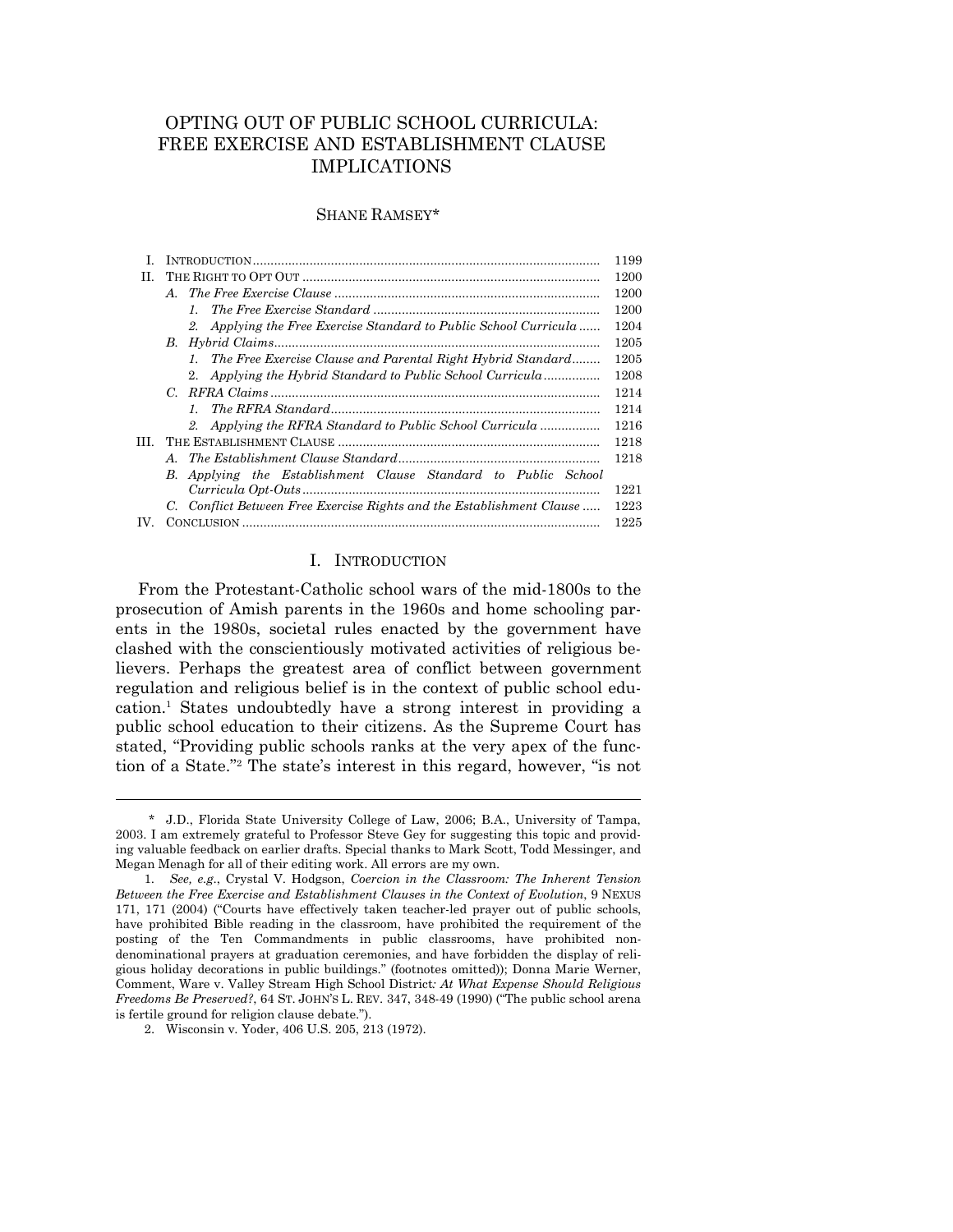totally free from a balancing process when it impinges on fundamental rights and interests, such as those specifically protected by the Free Exercise Clause of the First Amendment, and the traditional interest of parents with respect to the religious upbringing of their children."3 Thus, in some instances the state's interest in providing public education must yield to those individual interests and rights deemed by the Court to be fundamental.

 This Comment addresses situations in which individual interests and rights outweigh a state's interest in providing education. This Comment will first examine the question of whether the Constitution or state Religious and Freedom Restoration Acts (RFRAs) require states to grant opt-out provisions to the children of parents who find certain public school curricula religiously offensive. For instance, can parents who believe in creationism require the school to grant their child an opt-out of a biology class that teaches evolution? After addressing whether a state can be forced to provide an opt-out, this Comment will next consider if granting an opt-out, whether pursuant to the Constitution or by the state's own free will, violates the Establishment Clause of the First Amendment. Thus, this Comment examines both the question of whether an opt-out is legally required and also whether an opt-out is constitutionally prohibited.

 Part II of this Comment explores various claims that may be raised in arguing for an opt-out provision. Such claims include a Free Exercise Clause challenge, a "hybrid claim," and a state RFRA action. Part III addresses whether a state is permitted to provide an opt-out or whether such a concession would be a violation of the Establishment Clause. Part IV offers concluding remarks.

#### II. THE RIGHT TO OPT OUT

#### *A. The Free Exercise Clause*

#### *1. The Free Exercise Standard*

 The Free Exercise Clause, made applicable to the states by incorporation into the Fourteenth Amendment,<sup>4</sup> provides that "Congress" shall make no law respecting an establishment of religion, or *prohibiting the free exercise thereof*."5 The Free Exercise Clause excludes all "governmental regulation of religious *beliefs* as such."6 The government cannot compel affirmation of religious belief,<sup>7</sup> punish adherents

 <sup>3.</sup> *Id.* at 214.

 <sup>4.</sup> Cantwell v. Connecticut, 310 U.S. 296, 303 (1940).

 <sup>5.</sup> U.S. CONST. amend. I (emphasis added).

 <sup>6.</sup> Employment Div. v. Smith, 494 U.S. 872, 877 (1990) (citing Sherbert v. Verner, 374 U.S. 398, 402 (1963)).

 <sup>7.</sup> *See* Torcaso v. Watkins, 367 U.S. 488 (1961).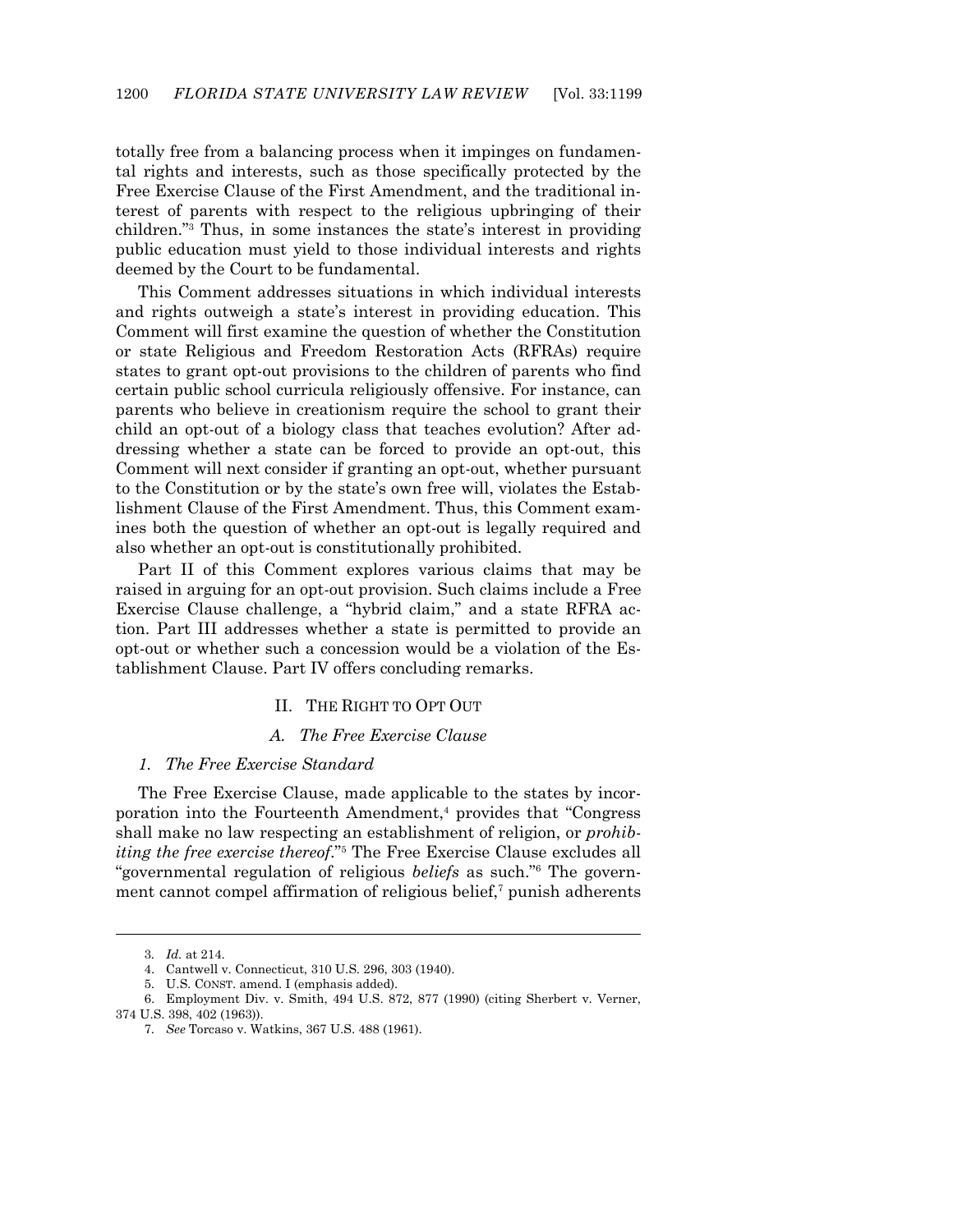of religions it believes to be false,<sup>8</sup> lend its power to one side in religious controversies,<sup>9</sup> or impose special disabilities based upon religious status or views.10

 "[T]he Free Exercise Clause is written in terms of what the government cannot do to the individual, not in terms of what the individual can exact from the government."11 As such, the Constitution does not require public schools to delete from the curriculum all materials that may be religiously offensive.12 Thus, "while the Free Exercise clause protects, to a degree, an individual's right to practice her religion within the dictates of her conscience, it does not convene on an individual the right to dictate a school's curriculum to conform to her religion."13 While the Free Exercise Clause may not allow a student to change a school's curriculum, the question still remains as to whether a student may opt out of a particular class. Such a request would impose at least a minimal burden on the school but would fall short of actually dictating to the school the curriculum to be taught.

In *Sherbert v. Verner*,<sup>14</sup> the Supreme Court addressed a free exercise claim by a member of the Seventh-day Adventist Church who was discharged by her employer because she refused to work on Saturday.15 After being discharged, Sherbert sought to obtain unemployment benefits, but she was denied on the grounds that she had failed "without good cause . . . to accept available suitable work when offered."16 Sherbert brought suit claming this action violated her free exercise right under the First Amendment.<sup>17</sup>

 In evaluating her claim, the Court put forth a two-prong free exercise test. For plaintiffs to succeed on a free exercise challenge, they must show that (1) the government regulation placed a burden on the free exercise of religion, and (2) the government lacks a "compelling state interest" in regulating the burdening activity.18 In applying the first prong, the Court found that the regulation burdened Sherbert's

 <sup>8.</sup> United States v. Ballard, 322 U.S. 78, 86-88 (1944).

 <sup>9.</sup> Serbian E. Orthodox Diocese v. Milivojevich, 426 U.S. 696, 708-25 (1976); Presbyterian Church in the U.S. v. Mary Elizabeth Blue Hull Mem'l Presbyterian Church, 393 U.S. 440, 445-52 (1969); Kedroff v. St. Nicholas Cathedral, 344 U.S. 94, 95-119 (1952).

 <sup>10.</sup> *See* McDaniel v. Paty, 435 U.S. 618 (1978); Fowler v. Rhode Island, 345 U.S. 67, 69 (1953).

 <sup>11.</sup> Lyng v. Nw. Indian Cemetery Protective Ass'n, 485 U.S. 439, 451 (1988) (quoting Sherbert v. Verner, 374 U.S. 398, 412 (1963)). As Justice Douglas stated, "The fact that government cannot exact from me a surrender of one iota of my religious scruples does not, of course, mean that I can demand of government a sum of money, the better to exercise them." *Sherbert*, 374 U.S. at 412 (Douglas, J., concurring).

 <sup>12.</sup> Florey v. Sioux Falls Sch. Dist. 49-5, 619 F.2d 1311, 1318 (8th Cir. 1980).

 <sup>13.</sup> Bauchman v. W. High Sch., 132 F.3d 542, 557 (10th Cir. 1997).

 <sup>14. 374</sup> U.S. 398.

 <sup>15.</sup> *Id.* at 399.

 <sup>16.</sup> *Id.* at 401 (citing S.C. CODE § 68-114(3) (1962)).

 <sup>17.</sup> *Id.*

 <sup>18.</sup> *Id.* at 403.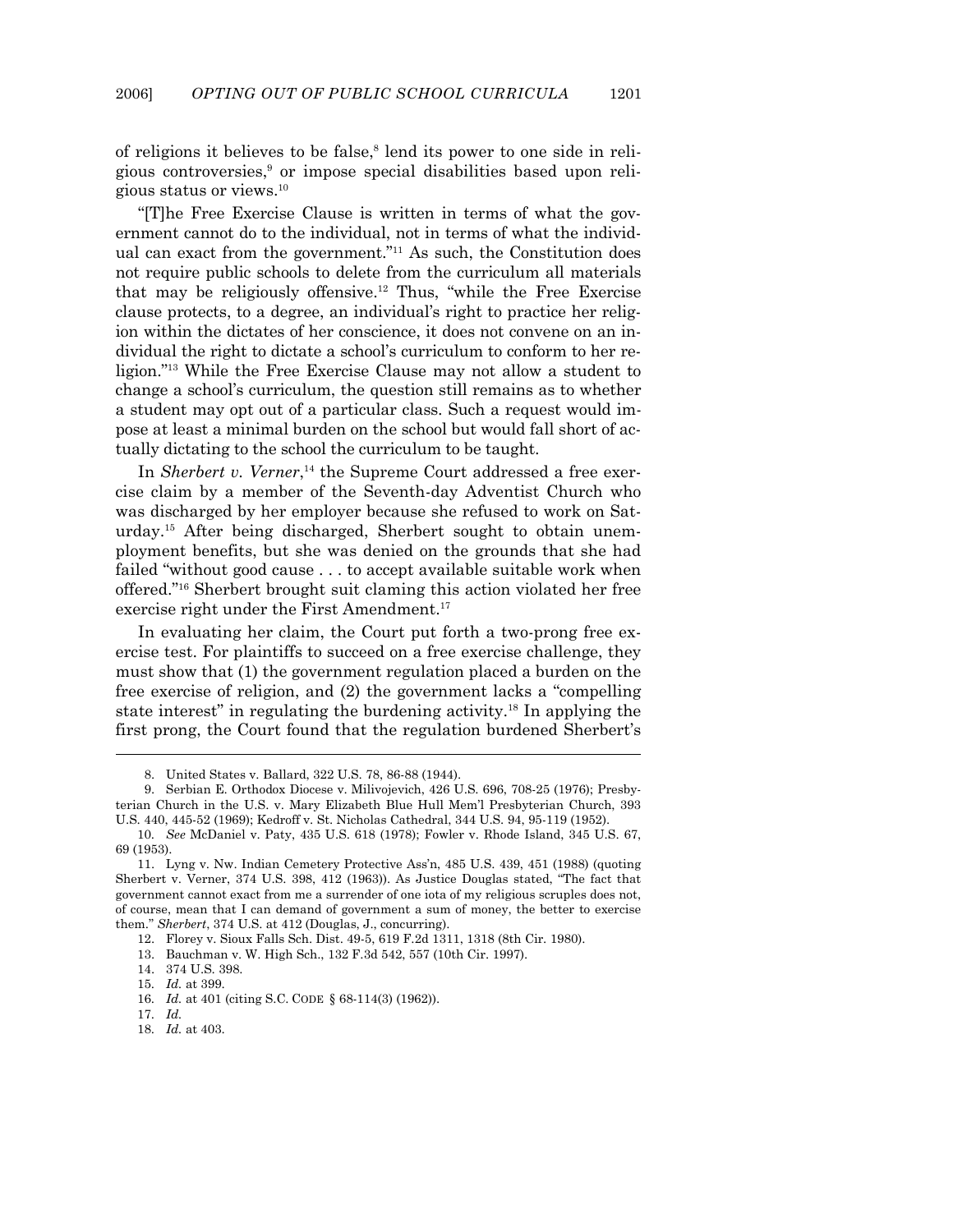free exercise of religion.19 While noting that no criminal sanction directly compelled her to work on Saturday, the Court stated that a burden can be established by indirect compulsion: " '[I]f the purpose or effect of a law is to impede the observance of one or all religions, that law is constitutionally invalid even though the burden may be characterized as being only indirect.' "20 In describing the burden placed on Sherbert, the Court opined: "The [lower court's] ruling forces her to choose between following the precepts of her religion and forfeiting benefits, on the one hand, and abandoning one of the precepts of her religion in order to accept work, on the other hand."21 The Court held that such an imposition was analogous to imposing a fine on Sherbert for worshipping on Saturday.22

 With respect to the second prong, the state argued that there was a compelling state interest in disallowing unemployment benefits in this situation.23 According to the state, granting employment benefits under this situation would lead to fraudulent claims being filed, which would lead to the depletion of the unemployment fund and "hinder the scheduling by employers of necessary Saturday work."24 The Court rejected this argument because it had not been raised in the lower court.25 The Court went on, however, to discredit the state's argument: "For even if the possibility of spurious claims did threaten to dilute the fund and disrupt the scheduling of work, it would plainly be incumbent upon [the employers and employment commission] to demonstrate that no alternative forms of regulation would combat such abuses without infringing First Amendment rights."26 Therefore, according to the Court, the state had unconstitutionally infringed upon the First Amendment right to the free exercise of religion.<sup>27</sup>

19. *Id.*

1

21. *Id.*

In holding as we do, plainly we are not fostering the "establishment" of the Seventh-day Adventist religion in South Carolina, for the extension of unemployment benefits to Sabbatarians in common with Sunday worshippers reflects nothing more than the governmental obligation of neutrality in the face of religious differences, and does not represent that involvement of religious with secular institutions which it is the object of the Establishment Clause to forestall.

*Id*. In a concurring opinion, however, Justice Stewart took issue with this claim, stating that such a holding violated the Establishment Clause as the Court had construed it in

 <sup>20.</sup> *Id.* at 404 (quoting Braunfeld v. Brown, 366 U.S. 599, 607 (1961)).

 <sup>22.</sup> *Id.*

 <sup>23.</sup> *Id*. at 406-07.

 <sup>24.</sup> *Id.* at 407.

 <sup>25.</sup> *Id.*

 <sup>26.</sup> *Id.* The Court also noted that "before the instant decision, state supreme courts had, without exception, granted benefits to persons who were physically available for work but unable to find suitable employment solely because of a religious prohibition against Saturday work." *Id.* at 408 n.7.

 <sup>27.</sup> *Id*. at 409. The Court also claimed that such a holding did not violate the Establishment Clause: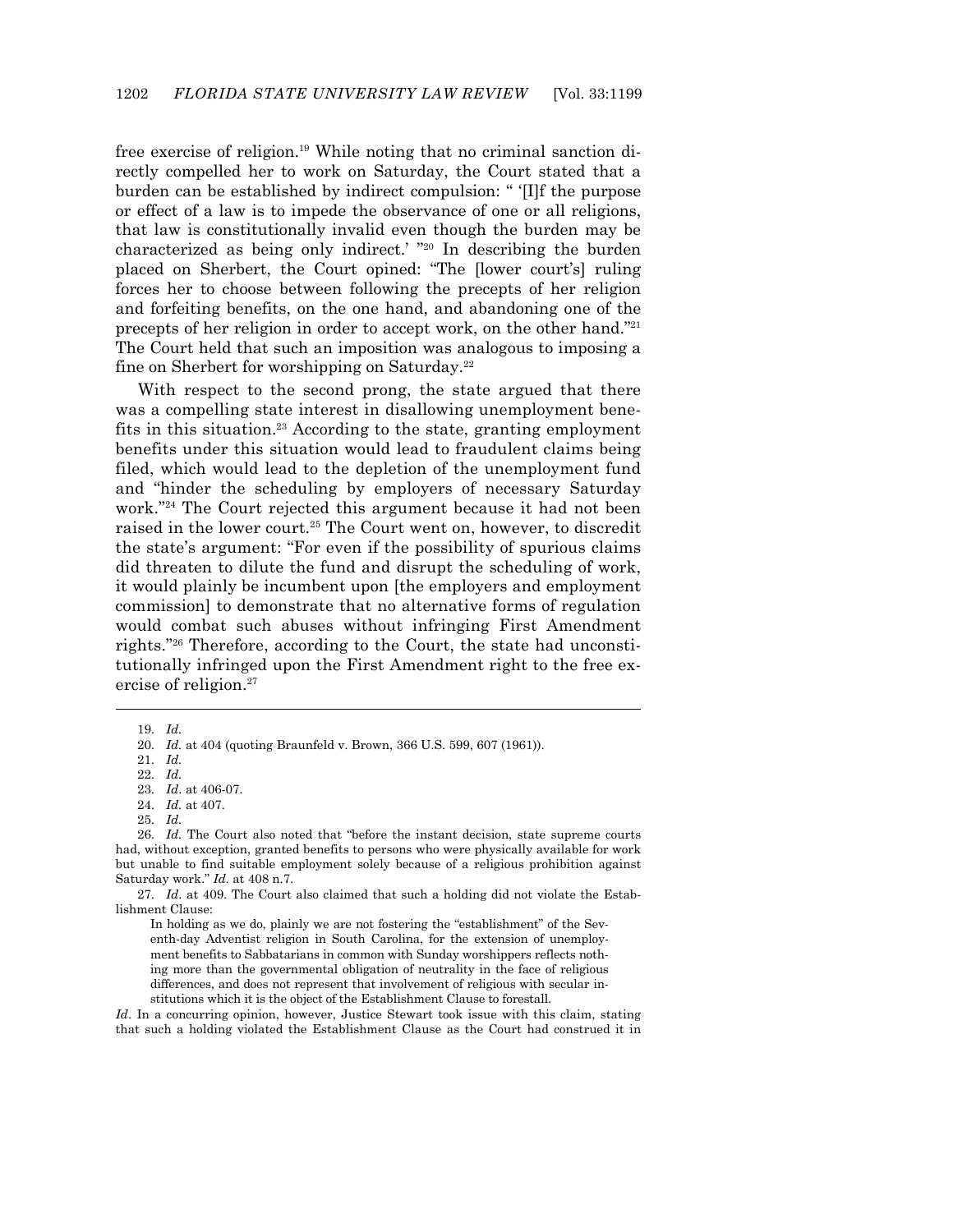In *Mozert v. Hawkins County Board of Education*, 28 the Sixth Circuit applied the *Sherbert* standard in the context of public school curricula. There, parents of school children brought suit against the school board for its use of the Holt, Rinehart, and Winston basic reading series (the "Holt Series"), which discussed various types of religions.29 The parents claimed that forcing students "to read school books which teach or inculcate values in violation of their religious beliefs and convictions is a clear violation of their rights to the free exercise of religion."30

 In addressing the first prong of the *Sherbert* test, the court held that the school district's use of the Holt Series did not burden the free exercise of religion. According to the court, the school district's action did not require one to affirm or deny a religious belief or require or prohibit one from engaging in the practice of religion.31 The court stressed that no free exercise violation had occurred, because the Holt Series had merely exposed the plaintiffs to differing views of religion: " '[D]istinctions must be drawn between those governmental actions that actually interfere with the exercise of religion, and those that merely require or result in exposure to attitudes and outlooks at odds with perspectives prompted by religion.' "32 In holding that no burden had been placed on the free exercise of religion, the court was not required to determine whether the state had shown a compelling interest.33

 The question arises, however, as to whether a court would employ the standard enumerated in *Sherbert* or the more onerous free exercise standard articulated by the Supreme Court in *Employment Division v. Smith*. 34 In *Smith*, the respondents were fired from their jobs because they had used peyote, a hallucinogen, for religious purposes at a ceremony of their Native American Church.<sup>35</sup> Thereafter, the respondents applied to the Employment Division for unemployment benefits, but were denied under a finding that they had been discharged for employment-related "misconduct."36 The respondents brought suit claiming this denial of benefits violated their free exercise rights.<sup>37</sup>

previous cases. *Id.* at 413. (Stewart, J., concurring). This issue will be addressed in Part III, *infra*.

 <sup>28. 827</sup> F.2d 1058 (6th Cir. 1987).

 <sup>29.</sup> *Id.* at 1060, 1062.

 <sup>30.</sup> *Id.* at 1061.

 <sup>31.</sup> *Id.* at 1069.

 <sup>32.</sup> *Id*. at 1068 (quoting Grove v. Mead Sch. Dist. No. 354, 753 F.2d 1528, 1543 (9th Cir. 1985)).

 <sup>33.</sup> *Id.* at 1070.

 <sup>34. 494</sup> U.S. 872 (1990).

 <sup>35.</sup> *Id.* at 874.

 <sup>36.</sup> *Id.*

 <sup>37.</sup> *Id.*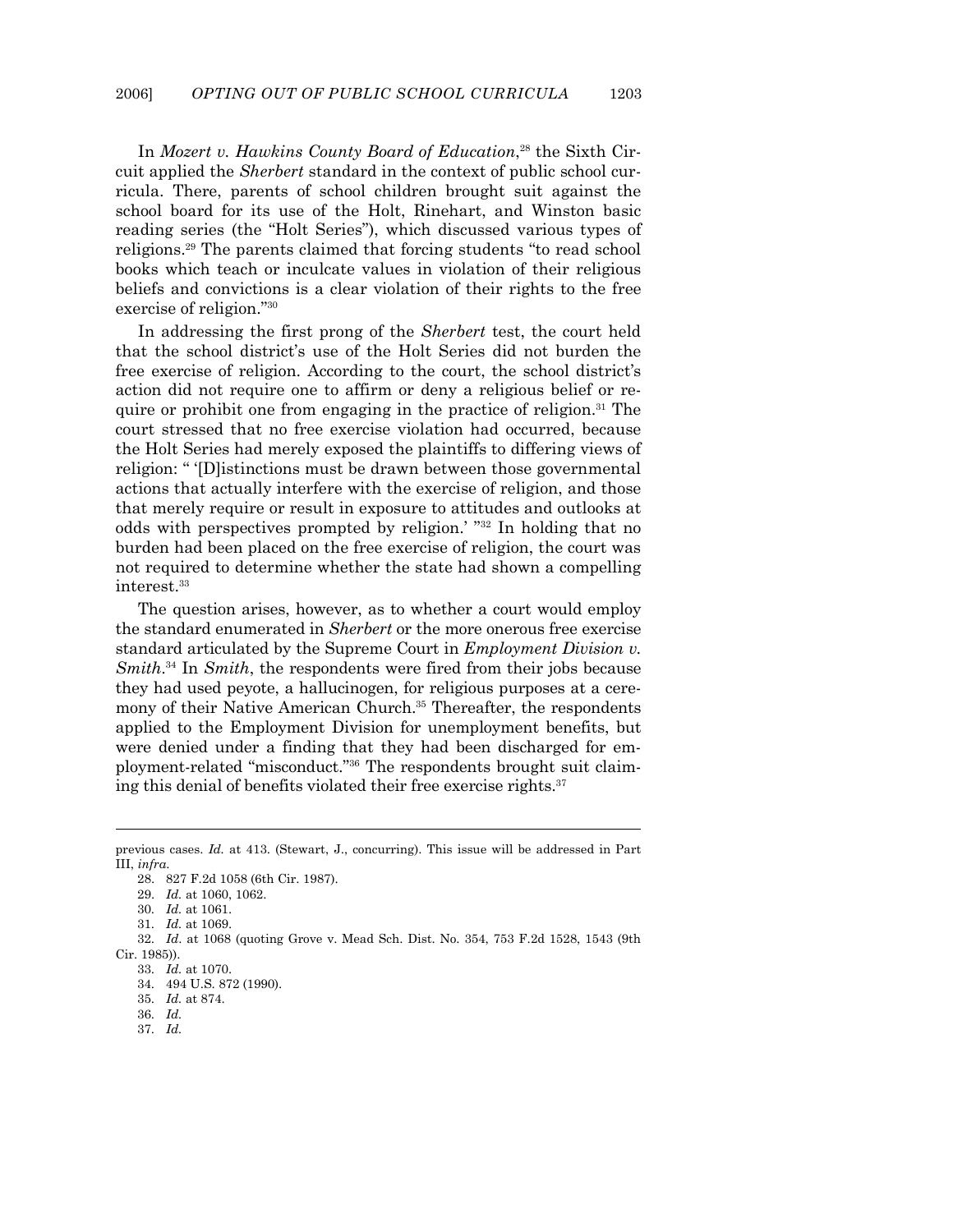Under *Smith*, a state would be " 'prohibiting the free exercise [of religion]' if it sought to ban such acts or abstentions only when they are engaged in for religious reasons, or only because of the religious belief that they display."38 Rather than apply strict scrutiny, the Court "held that the right of free exercise does not relieve an individual of the obligation to comply with a 'valid and neutral law of general applicability on the ground that the law proscribes (or prescribes) conduct that his religion prescribes (or proscribes).<sup>' "39</sup> Thus, after *Smith*, courts must apply rational basis review to neutral laws of general applicability. The Court did, however, recognize limited exceptions under which strict scrutiny would still be applicable. For instance, the Court distinguished the *Sherbert* balancing test by noting that it "was developed in a context that lent itself to individualized governmental assessment of the reasons for the relevant conduct."40 Additionally, the Court recognized that strict scrutiny would still apply in the context of a hybrid claim.<sup>41</sup> This hybrid exception will be discussed in detail in Part II.B.

#### *2. Applying the Free Exercise Standard to Public School Curricula*

 The success of a free exercise challenge in the context of public school curricula depends largely on the standard the court employs. Application of the *Sherbert*/*Mozert* standard would provide some hope for plaintiffs, whereas application of the *Smith* standard would invariably foreclose any chance of a successful free exercise claim. Some commentators have suggested that the Court would not apply *Smith* in the public school context: "The *Smith* standard, however, is not likely to be applied to a claim arising in the public school context. Other more pertinent standards, similar to the principles set out in *Mozert*, are more likely to apply."<sup>42</sup> This statement, however, seems somewhat dubious.

 <sup>38.</sup> *Id.* at 877 (quoting U.S. CONST. amend. I).

 <sup>39.</sup> *Id.* at 879 (quoting United States v. Lee, 455 U.S. 252, 263 n.3 (1982) (Stevens, J., concurring)).

 <sup>40.</sup> *Id.* at 884 (quoting Bowen v. Roy, 476 U.S. 693, 708 (1986)).

 <sup>41.</sup> *Id.* at 881.

The only decisions in which we have held that the First Amendment bars application of a neutral, generally applicable law to religiously motivated action have involved not the Free Exercise Clause alone, but the Free Exercise Clause in conjunction with other constitutional protections, such as freedom of speech and of the press . . . or the right of parents, acknowledged in *Pierce v. Society of Sisters*, . . . to direct the education of their children.

*Id.* (citation omitted).

 <sup>42.</sup> Gabriel Acri, Comment, *Persistent Monkey on the Back of the American Public Education System: A Study of the Continued Debate over the Teaching of Creationism and Evolution*, 41 CATH. LAW 39, 63 (2001).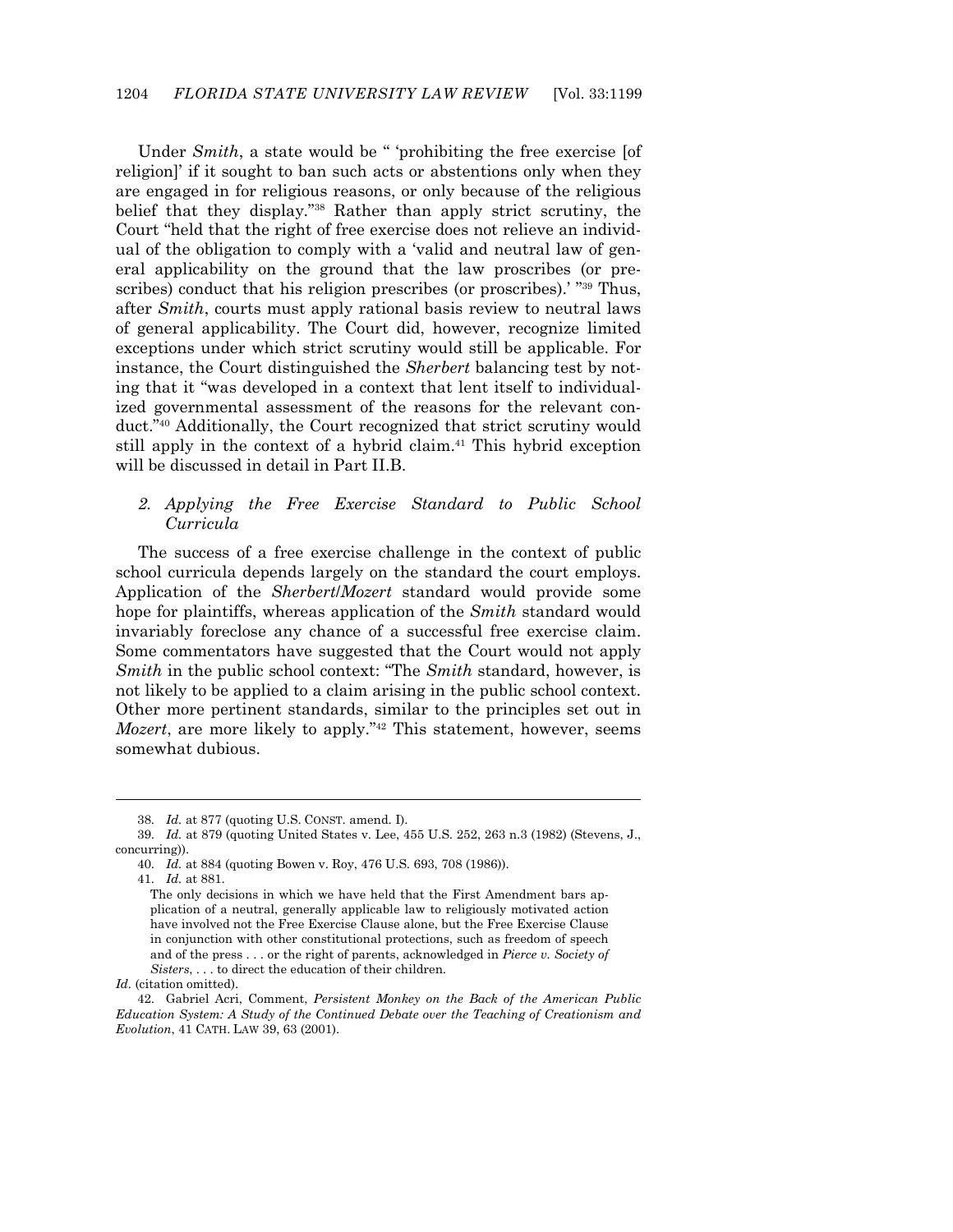In *Vandiver v. Hardin County Board of Education*, 43 the Sixth Circuit—the same circuit that decided *Mozert—*reviewed a post-*Smith* free exercise challenge to the public school curricula. The court held that *Smith*——a case addressing a criminal statute—applied equally to neutral civil statutes of general applicability.<sup>44</sup> The court held "that the Supreme Court would not 'have been as concerned as it was to distinguish and explain numerous previous free exercise cases that address 'civil' statutes' were the *Smith* holding limited to the criminal context alone."45 After holding that *Smith* applied in the public school curricula context, the court noted that the public school curricula law in question was a neutral law of general applicability; therefore, any "free exercise challenge [was] presumably precluded."46

 The *Vandiver* decision is important for two reasons. First, it essentially dismisses any argument that *Mozert*, rather than *Smith*, would be applied in the context of public school curricula. Had *Smith* not essentially overruled *Mozert*, the Sixth Circuit surely would have applied its own binding case law in *Vandiver*. The Sixth Circuit's failure to even mention *Mozert* and its application of *Smith,* shows that *Smith* governs a free exercise claim in the context of public school curricula. Second, *Vandiver* illustrates that any free exercise challenge to a law regulating a public school curricula is "presumably precluded" as these are neutral laws of general applicability. It would be hard to imagine a law regulating a public school curricula that was not. Therefore, a free exercise challenge, standing alone, would be unsuccessful.

#### *B. Hybrid Claims*

#### *1. The Free Exercise Clause and Parental Right Hybrid Standard*

 Based on the foregoing, it seems almost certain that any free exercise challenge to a law regulating public school curricula would be bound to fail. Nevertheless, plaintiffs in the public school context have a stronger claim at their disposal. In *Smith*, the Supreme Court noted an exception to the onerous standard articulated in that case.<sup>47</sup>

 <sup>43. 925</sup> F.2d 927 (6th Cir. 1991).

 <sup>44.</sup> *Id.* at 932. Other circuits have held the same. *See* Salvation Army v. Dep't of Cmty. Affairs, 919 F.2d 183 (3d Cir. 1990) (holding that a family center for disadvantaged persons was not exempt from a state statute regulating boarding houses); St. Bartholomew's Church v. City of New York, 914 F.2d 348 (2d Cir. 1990) (holding that a religious organization was not exempt from compliance with a facially neutral landmark preservation law).

 <sup>45.</sup> *Vandiver*, 925 F.2d at 932 (quoting *Salvation Army*, 919 F.2d at 195).

 <sup>46.</sup> *Id.* After holding that the free exercise challenge was precluded, the court went on to address the hybrid exception noted in *Smith*. *See id.* at 933.

 <sup>47.</sup> *See supra* note 41.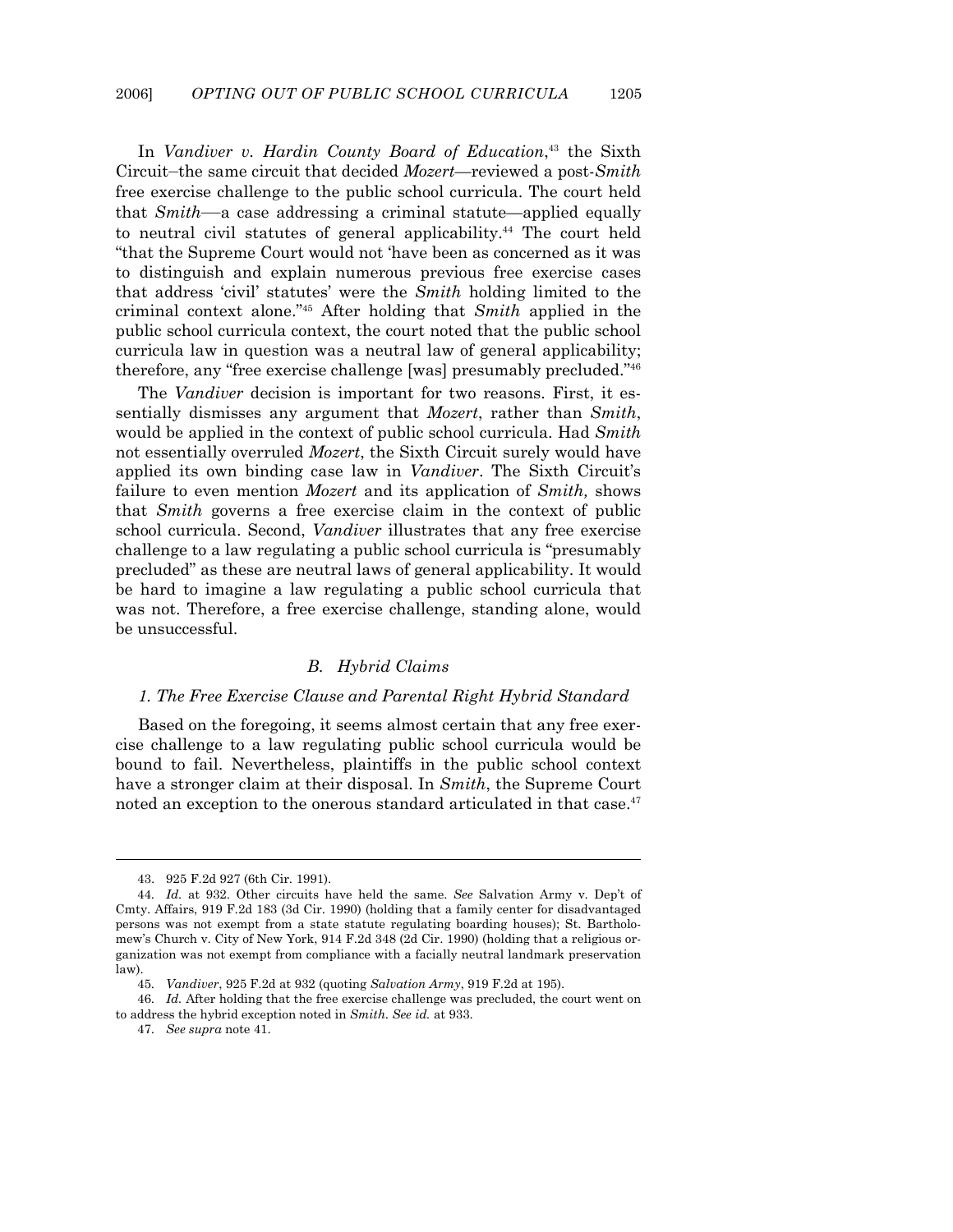This exception—known as a "hybrid claim"—would provide plaintiffs in the public school context with a greater likelihood of success.

 The hybrid claim was first articulated in *Wisconsin v. Yoder*. 48 In *Yoder*, the Supreme Court addressed a claim brought by Amish parents challenging Wisconsin's compulsory school attendance law.49 The parents were members of Old Order Amish communities, which did not permit children to be sent to high school.50 As a result of this religious belief, the parents withheld their children from high school and were subsequently tried and convicted for violating the aforementioned law.51 In challenging the law, the parents claimed that, by sending their children to high school, they would expose themselves to reprimand from the church and also compromise their salvation and that of their children.<sup>52</sup> The state stipulated that these religious beliefs were sincere.53

 In addressing the constitutional challenge, the Court stated that, for the law to be upheld, it must be shown that the state did not deny the free exercise of religion by this requirement or that there is a state interest sufficient to override the free exercise challenge.54 The Court held that the Wisconsin law violated the Free Exercise Clause because it "affirmatively compel[led the parents], under threat of criminal sanction, to perform acts undeniably at odds with fundamental tenets of their religious beliefs."55

 Having determined that the Wisconsin law burdened the free exercise of religion, the Court went on to examine the state's contention of a compelling government interest. The state made two arguments in this regard. First, the state argued that education is intrical to prepare people to participate in the political system that is necessary in an independent and free society.56 Second, the state argued that education is necessary to ensure that individuals are self-sufficient

 55. *Id.* at 218. The Court further stated that the law threatened the continued existence of the Amish community. *Id.* The Court also observed:

Nor is the impact of the compulsory-attendance law confined to grave interference with important Amish religious tenets from a subjective point of view. It carries with it precisely the kind of objective danger to the free exercise of religion that the First Amendment was designed to prevent. As the record shows, compulsory school attendance to age [sixteen] for Amish children carries with it a very real threat of undermining the Amish community and religious practice as they exist today; they must either abandon belief and be assimilated into society at large, or be forced to migrate to some other and more tolerant region.

*Id*.

 <sup>48. 406</sup> U.S. 205 (1972).

 <sup>49.</sup> *Id.* at 207.

 <sup>50.</sup> *Id.* at 207, 209.

 <sup>51.</sup> *Id.* at 208.

 <sup>52.</sup> *Id.* at 209.

 <sup>53.</sup> *Id.*

 <sup>54.</sup> *Id.* at 214.

 <sup>56.</sup> *Id.* at 221.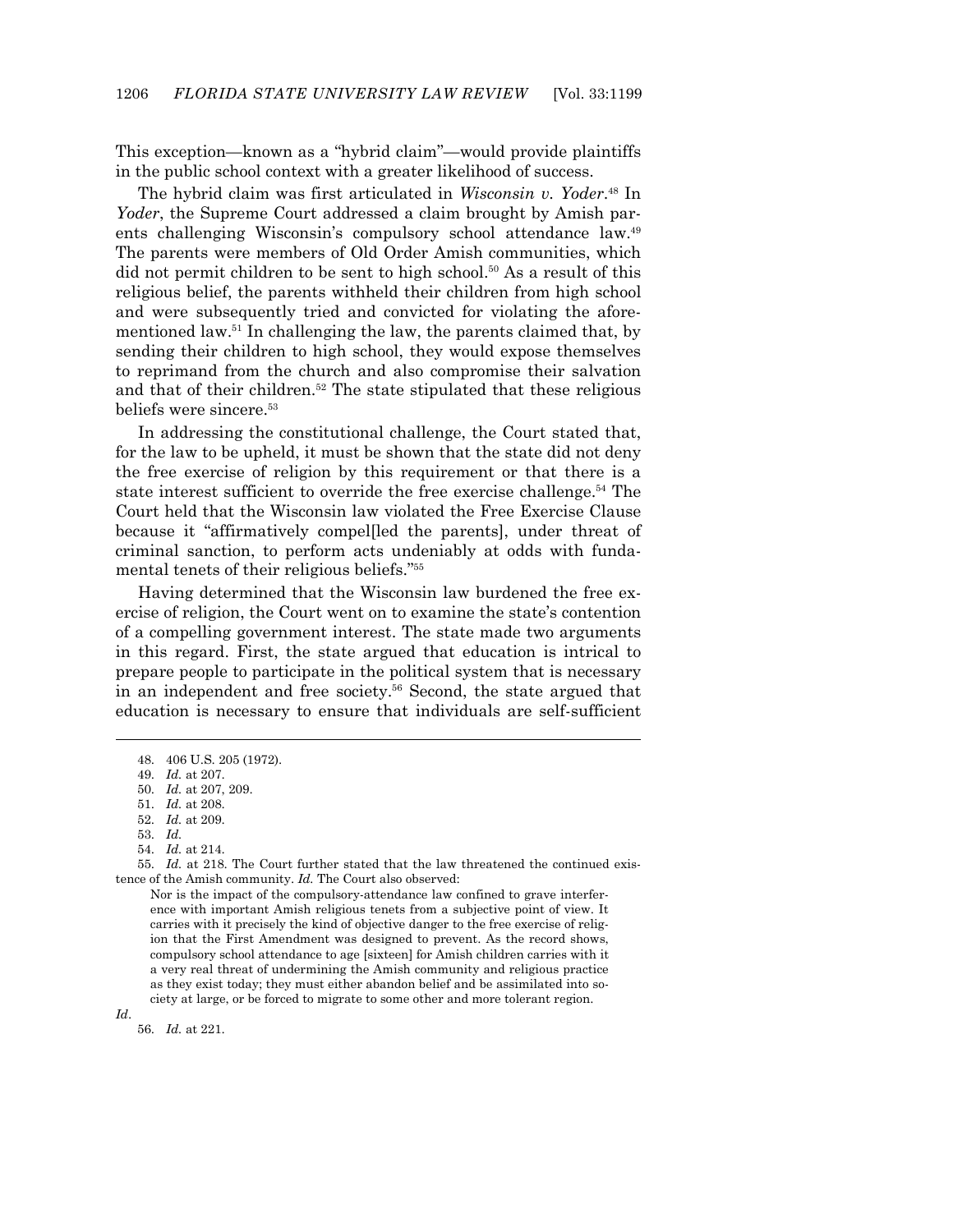and self-reliant.57 The Court dismissed these interests, claiming that, with respect to the Amish, an additional one or two years of formal education would do little to serve the purported state interests.<sup>58</sup>

 The Court then went on to discuss the hybrid nature of the claim. The Court stated that the case "involve[d] the fundamental interest of parents . . . to guide the religious future and education of their children."59 As such, the Court held that strict scrutiny was appropriate in evaluating the Wisconsin law: "[W]hen the interests of parenthood are combined with a free exercise claim of the nature revealed by this record, more than merely a 'reasonable relation to some purpose within the competency of the State' is required to sustain the validity of the State's requirement under the First Amendment."60

 As the *Smith* and *Yoder* Courts explained, a hybrid claim is a free exercise claim coupled with another constitutional protection. In the context of challenging public school curricula, that other constitutional protection would be the parental right articulated by the Supreme Court in *Meyer v. Nebraska*61 and *Pierce v. Society of Sisters.*<sup>62</sup> As the free exercise standard was discussed in Part II.A.1, the remainder of this Part will address the parental right articulated in *Meyer* and *Pierce*.

 In *Meyer*, a teacher was tried and convicted under a Nebraska law that criminalized teaching a foreign language. $63$  In reversing the conviction and overturning the law, the Court stated, "[I]t is the natural duty of the parent to give his children education suitable to their station in life . . . ."64 Two years later the Court decided *Pierce*. There, the Court considered the constitutionality of an Oregon law that required parents to send their children to public schools.<sup>65</sup> Relying on

 <sup>57.</sup> *Id.*

 <sup>58.</sup> *Id.* at 222.

<sup>[</sup>T]he evidence adduced by the Amish in this case is persuasively to the effect that an additional one or two years of formal high school for Amish children in place of their long-established program of informal vocational education would do little to serve those interests. Respondents' experts testified at trial, without challenge, that the value of all education must be assessed in terms of its capacity to prepare the child for life. It is one thing to say that compulsory education for a year or two beyond the eighth grade may be necessary when its goal is the preparation of the child for life in modern society as the majority live, but it is quite another if the goal of education be viewed as the preparation of the child for life in the separated agrarian community that is the keystone of the Amish faith.

*Id*.

 <sup>59.</sup> *Id.* at 232.

 <sup>60.</sup> *Id.* at 233 (quoting Pierce v. Soc'y of Sisters, 268 U.S. 510, 535 (1925)).

 <sup>61. 262</sup> U.S. 390 (1923).

 <sup>62. 268</sup> U.S. 510.

 <sup>63.</sup> *Meyer*, 262 U.S. at 396-97.

 <sup>64.</sup> *Id.* at 400.

 <sup>65.</sup> *Pierce*, 268 U.S. at 530-31.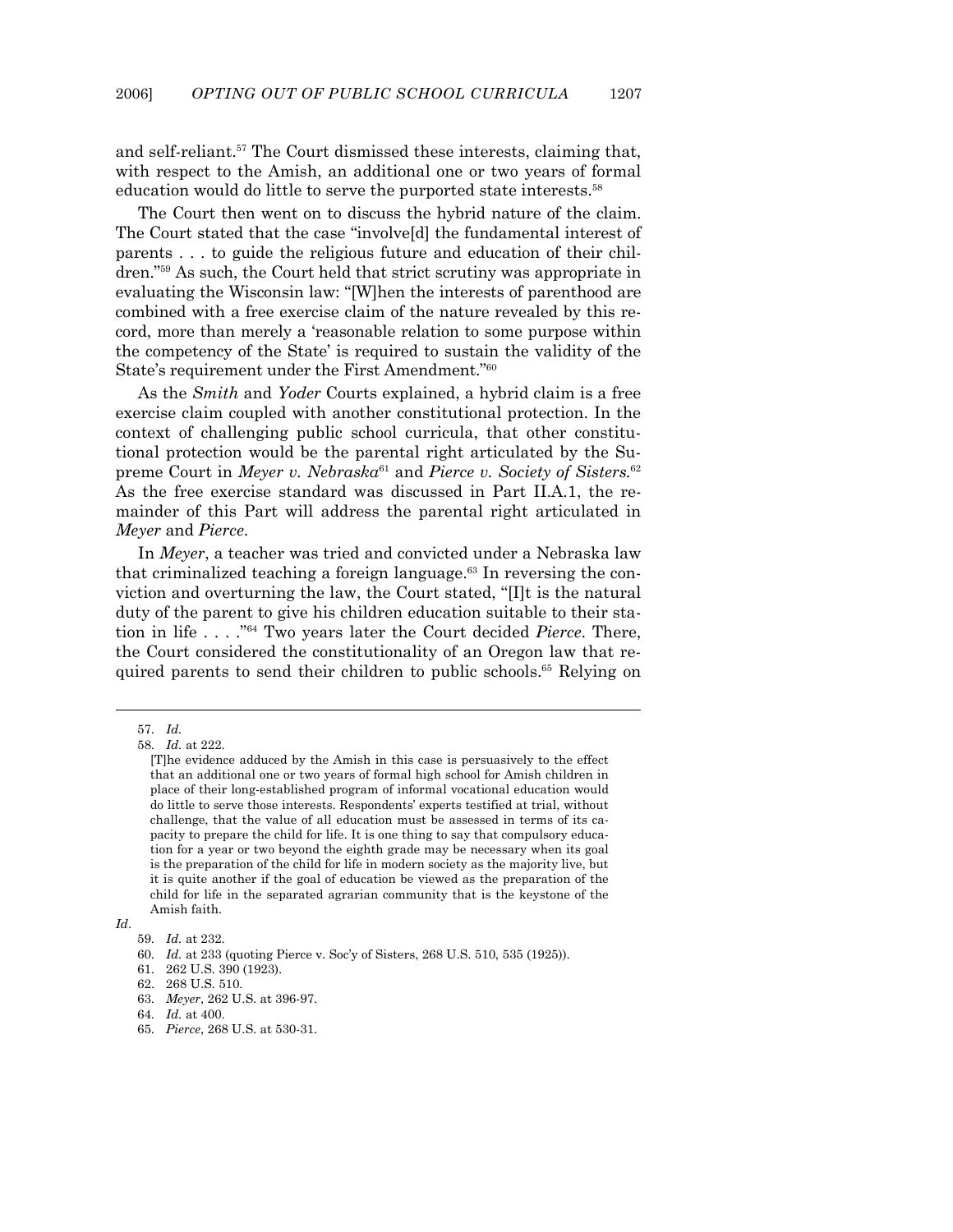*Meyer*, the Court held that the law "unreasonably interfere[d] with the liberty of parents and guardians to direct the upbringing and education of children under their control."66 As the Court noted, "The child is not the mere creature of the State; those who nurture him and direct his destiny have the right, coupled with the high duty, to recognize and prepare him for additional obligations."67

#### *2. Applying the Hybrid Standard to Public School Curricula*

 Plaintiffs putting forth a hybrid claim in the public school curricula context have, by and large, been unsuccessful. Courts have severely limited *Yoder* to the unique facts of that case.<sup>68</sup> The *Yoder* Court explicitly limited its holding to "a free exercise claim of the nature revealed by [the] record"<sup>69</sup> and "one that probably few other religious groups or sects could make."70

 In addition, the Second Circuit has refused to even consider a hybrid claim, arguing that the language in *Smith* was dicta and therefore nonbinding.71 Similarly, the Sixth Circuit has refused to follow *Smith*'s hybrid exception until the Supreme Court clarifies its statement.72 Despite the Second and Sixth Circuits' refusal to follow *Smith*'s hybrid exception, the First,<sup>73</sup> Ninth,<sup>74</sup> Tenth,<sup>75</sup> and D.C.<sup>76</sup> Circuits, by contrast, have followed the Supreme Court's hybrid analysis as enumerated in *Smith*.

In *Brown v. Hot, Sexy and Safer Productions, Inc.*<sup>77</sup> the plaintiffs alleged that they were compelled to attend an indecent sex education course conducted at their high school by Hot, Sexy and Safer Productions.78 Plaintiffs alleged many constitutional violations, and among

1

77. 68 F.3d 525.

78. *Id.* at 529.

 <sup>66.</sup> *Id.* at 534-35.

 <sup>67.</sup> *Id.* at 535.

 <sup>68.</sup> *See, e.g.*, Mozert v. Hawkins County Bd. of Educ.*,* 827 F.2d 1058, 1067 (6th Cir. 1987) ("*Yoder* rested on such a singular set of facts that we do not believe it can be held to announce a general rule . . . ."); Blackwelder v. Safnauer*,* 689 F. Supp. 106, 135 (N.D.N.Y. 1988) ("[T]he holding in *Yoder* must be limited to its unique facts.").

 <sup>69.</sup> Wisconsin v. Yoder, 406 U.S. 205, 233 (1972).

 <sup>70.</sup> *Id.* at 236.

 <sup>71.</sup> *See* Leebaert v. Harrington, 332 F.3d 134, 143 (2d Cir. 2003).

 <sup>72.</sup> Kissinger v. Bd. of Trs., 5 F.3d 177, 180-81 (6th Cir. 1993) (holding that the hybrid rights exception will apply if a free exercise claim is joined with another independently viable substantive due process claim).

 <sup>73.</sup> Brown v. Hot, Sexy & Safer Prods., Inc., 68 F.3d 525, 538-39 (1st Cir. 1995) (holding that the hybrid rights exception was prevented without an independently viable claim).

 <sup>74.</sup> Miller v. Reed, 176 F.3d 1202, 1208 (9th Cir. 1999) (applying *Smith* outside the criminal context).

 <sup>75.</sup> Swanson v. Guthrie Indep. Sch. Dist. No. I-L, 135 F.3d 694, 699-700 (10th Cir. 1998) (applying a "colorable claim of infringement" theory to implement the hybrid rights exception).

 <sup>76.</sup> EEOC v. Catholic Univ. of Am., 83 F.3d 455, 467 (D.C. Cir. 1996) (holding that the addition of an Establishment Clause violation establishes a hybrid rights exception).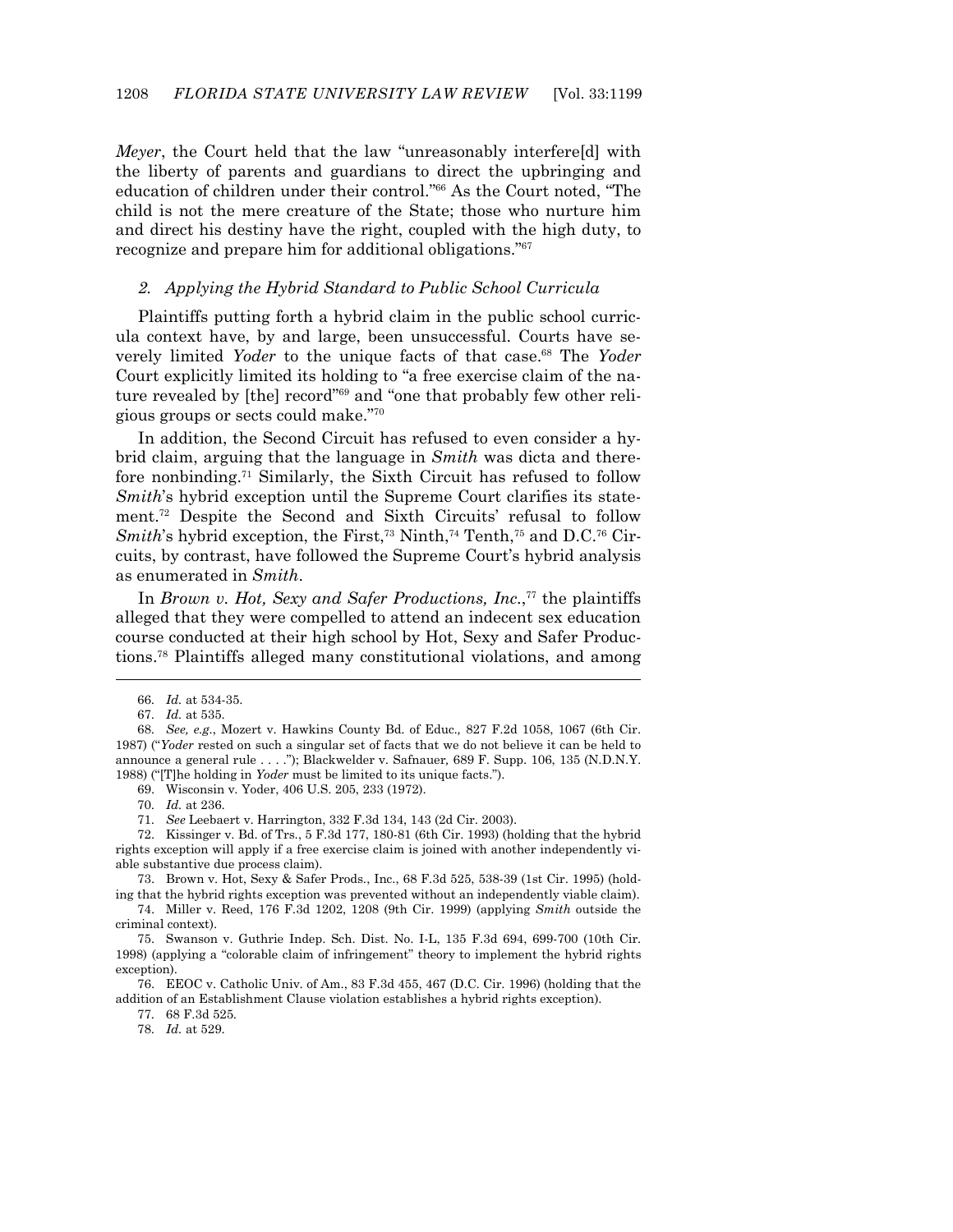those was a *Smith* hybrid claim based on a free exercise challenge and a violation of the parental right established in *Meyer* and *Pierce*. 79 The First Circuit, however, never analyzed the hybrid right. Rather, the court held that the parents had not shown a violation of the *Meyer* and *Pierce* parental right, and therefore no hybrid claim was properly alleged. According to the court, the *Meyer* and *Pierce* right does not "encompass[ ] a fundamental constitutional right to dictate the curricula at the public school to which [parents] have chosen to send their children."<sup>80</sup> The court elaborated on this holding: "We think it is fundamentally different for the state to say to a parent, 'You can't teach your child German or send him to a parochial school,' than for the parent to say to the state, 'You can't teach my child subjects that are morally offensive to me.' "81 In so holding, the court summarily dismissed the hybrid claim stating: "Their free exercise challenge is . . . not conjoined with an independently protected constitutional protection."82

 Likewise, other courts have summarily dismissed the hybrid claim, arguing that a *Meyer* and *Pierce* violation was not shown.<sup>83</sup> These courts have essentially held that *Meyer* and *Pierce* do not provide parents with the right to have their children opt out of offensive public school curricula. As the *Brown* court stated:

If all parents had a fundamental constitutional right to dictate individually what the schools teach their children, the schools would be forced to cater a curriculum for each student whose parents had genuine moral disagreements with the school's choice of subject matter. We cannot see that the Constitution imposes such a burden on state educational systems, and accordingly find that the rights of parents as described by *Meyer* and *Pierce* do not encompass a broad-based right to restrict the flow of information in the public schools.84

 If you believe the cases cited above, a hybrid claim in the context of public school curricula would, like a free exercise claim, undoubtedly fail. Yet, these cases seem to be selling the *Meyer* and *Pierce*

 <sup>79.</sup> *Id.* at 539.

 <sup>80.</sup> *Id.* at 533.

 <sup>81.</sup> *Id.* at 533-34.

 <sup>82.</sup> *Id.* at 539.

 <sup>83.</sup> *See* Swanson v. Guthrie Indep. Sch. Dist. No. I-L, 135 F.3d 694, 700 (10th Cir. 1998) ("Whatever the *Smith* hybrid-rights theory may ultimately mean, we believe that it at least requires a colorable showing of infringement of recognized and specific constitutional rights, rather than the mere invocation of a general right such as the right to control the education of one's child."); *see also* Miller v. Reed, 176 F.3d 1202, 1208 (9th Cir. 1999) ("We hold that a plaintiff does not allege a hybrid-rights claim entitled to strict scrutiny analysis merely by combining a free exercise claim with an utterly meritless claim of the violation of another alleged fundamental right or a claim of an alleged violation of a nonfundamental or non-existent right.").

 <sup>84.</sup> *Brown*, 68 F.3d at 534.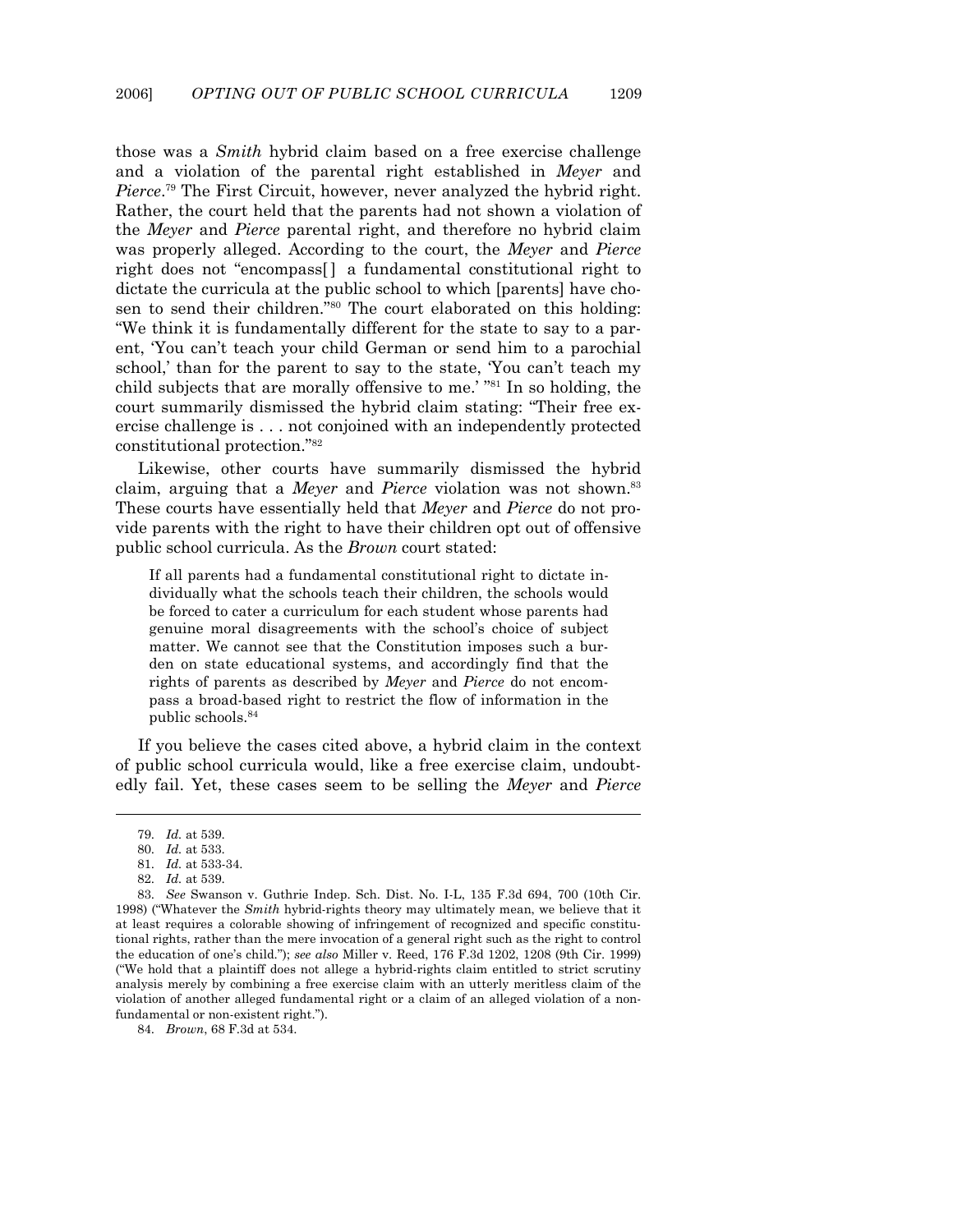holdings short. In essence, these courts are saying that *Meyer* means only that parents can choose to teach their child a foreign language and that *Pierce* means simply that parents can send their child to a private, rather than public, school.85

 This limited interpretation of the holdings in *Meyer* and *Pierce* completely ignores the Supreme Court's prior treatment of those cases. Rather than treating *Meyer* and *Pierce* as limited to the specific facts of those cases, the Supreme Court has stated that those cases articulated "broad statements of the substantive reach of liberty under the Due Process Clause."86 Moreover, a limited view of the reach of those holdings completely ignores the Court's decision in *Yoder*. As the *Yoder* court stated, "The duty to prepare the child for 'additional obligations,' referred to by the [*Meyer*] Court, *must be read to include the inculcation of moral standards, religious beliefs, and elements of good citizenship*."87 Additionally, *Yoder* did not deal with sending children to a private school or the teaching of a foreign language, yet the Supreme Court found it within the bounds of constitutional law to apply those holdings to the entirely different facts of that case. Thus, the limited view of the *Meyer* and *Pierce* holdings articulated by the circuit courts is completely unfounded and without support in Supreme Court jurisprudence.<sup>88</sup>

 Assuming that a court could be convinced that *Meyer* and *Pierce* do provide a broad parental right sufficient to successfully plead a hybrid claim, a strict scrutiny test would be applicable, and the question would turn to whether, under a *Sherbert* analysis, an opt-out would be required.<sup>89</sup> The *Sherbert* analysis requires that (1) the government regulation placed a burden on the free exercise of religion,

-

 89. While the *Smith* Court did not specifically state that a hybrid claim would require strict scrutiny, a common sense reading of the opinion dictates such a result. In discussing the hybrid exception, the Court cited specific examples of the hybrid exception and all of the cases cited by the Court involved a strict scrutiny analysis. *See* Employment Div. v. Smith, 494 U.S. 872, 881-82 (1990). Moreover, numerous circuit courts have held that the hybrid exception enumerated in *Smith* mandates strict scrutiny. *See* San Jose Christian Coll. v. City of Morgan Hill, 360 F.3d 1024, 1031 (9th Cir. 2004); Civil Liberties for Urban Believers v. City of Chicago, 342 F.3d 752, 765 (7th Cir. 2003); Tenafly Eruv Ass'n, Inc. v. Borough of Tenafly, 309 F.3d 144, 163 n.20 (3d Cir. 2002).

 <sup>85.</sup> *See id.* at 533 ("The *Meyer* and *Pierce* cases, we think, evince the principle that the state cannot prevent parents from choosing a specific educational program—whether it be religious instruction at a private school or instruction in a foreign language.").

 <sup>86.</sup> Lawrence v. Texas, 539 U.S. 558, 564 (2003).

 <sup>87.</sup> Wisconsin v. Yoder, 406 U.S. 205, 233 (1972) (emphasis added).

 <sup>88.</sup> To be clear, this Comment does not maintain that *Meyer* and *Pierce*, alone, provide parents with the constitutional right to opt out. Rather, this Comment maintains simply that *Meyer* and *Pierce* provide a broad parental right sufficient to adequately plead a hybrid claim. This does not mean that a plaintiff would be entitled to an opt-out, but merely means that a court would have to conduct a hybrid claim analysis relying on the standard articulated in *Sherbert* and applied to public school curriculum in *Mozert*. Whether the plaintiff would be entitled to an opt-out would depend on the outcome of this analysis.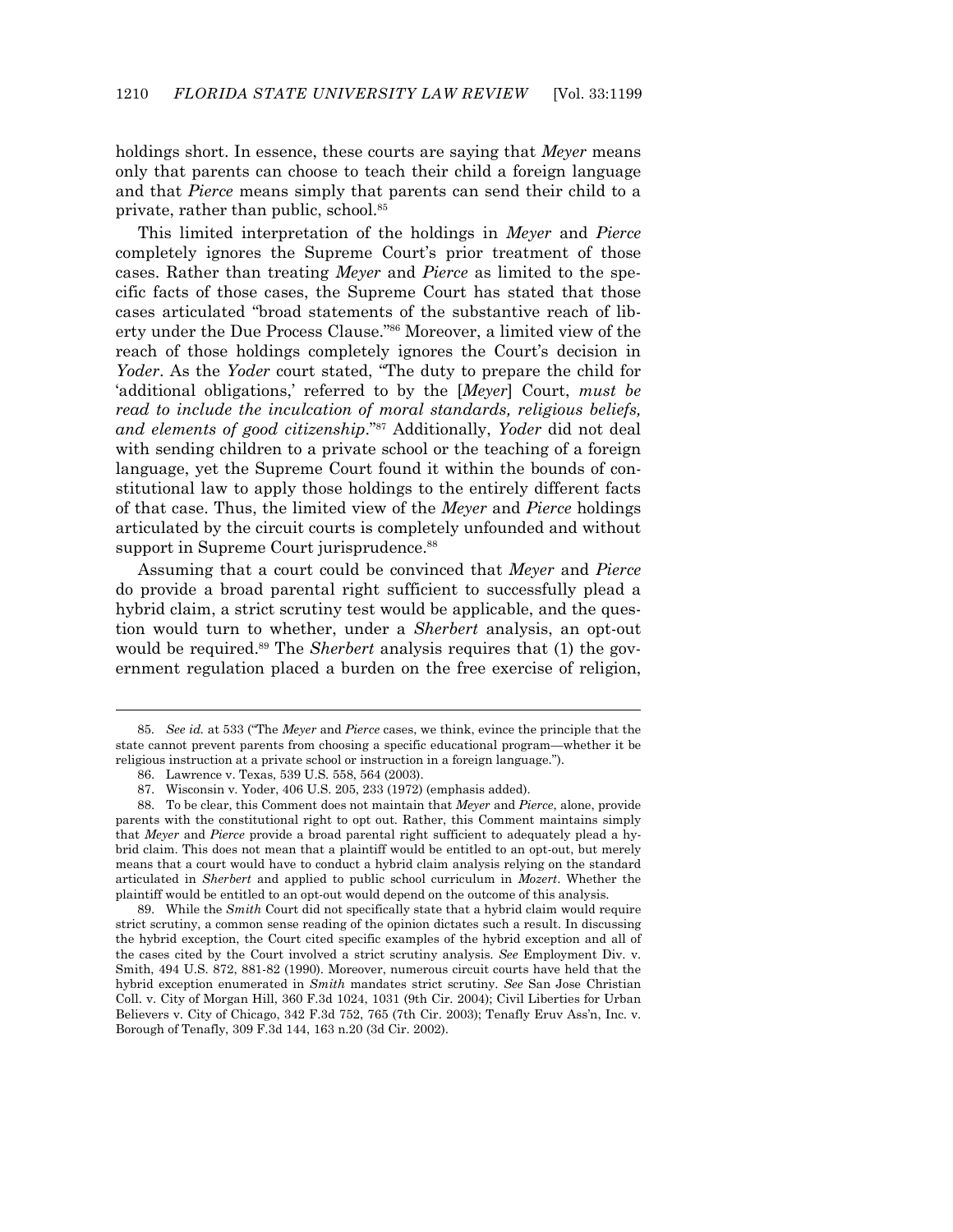and (2) the government lacks a "compelling state interest" in regulating burdening activity.90

 The starting point for this analysis is the Sixth Circuit's decision in *Mozert*. There, the court held that requiring students to read from a textbook containing religiously offensive ideas did not burden the free exercise of religion but had merely exposed the plaintiffs to differing views of religion.<sup>91</sup> In so doing, the court stated, " '[D] istinctions must be drawn between those governmental actions that actually interfere with the exercise of religion, and those that merely require or result in exposure to attitudes and outlooks at odds with perspectives prompted by religion.' "92

The plaintiffs in *Mozert* were essentially asking for an opt-out of a class that taught religiously offensive ideas.93 According to the *Mozert* court, what is absent in an opt-out situation is "the critical element of compulsion to affirm or deny a religious belief or to engage or refrain from engaging in a practice forbidden or required in the exercise of a plaintiff's religion."94

 This does not mean, however, that any and all opt-out challenges would be invariably denied. To the contrary, a plausible argument can be made that the majority in *Mozert* was incorrect in holding that there was no burden on the plaintiffs' free exercise of religion.<sup>95</sup> In fact, Judge Boggs wrote a separate concurring opinion disagreeing with the majority's holding that the plaintiffs had not shown a burden on their free exercise of religion. He opined that the majority "view both slights plaintiffs' honest beliefs that studying the full Holt series would be conduct contrary to their religion, and overlooks other Supreme Court Free Exercise cases which view 'conduct' that may offend religious exercise at least as broadly as do plaintiffs."96

 <sup>90.</sup> Sherbert v. Verner, 374 U.S. 398, 403 (1963).

 <sup>91.</sup> Mozert v. Hawkins County Bd. of Educ., 827 F.2d 1058, 1068 (6th Cir. 1987).

 <sup>92.</sup> *Id*. (quoting Grove City v. Mead Sch. Dist. No. 354, 753 F.2d 1528, 1543 (9th Cir. 1985)).

 <sup>93.</sup> The plaintiff s were seeking to opt out of the reading period, at which the Holt Series was being read, and be excused to the library. *See id.* at 1063.

 <sup>94.</sup> *Id.* at 1069.

 <sup>95.</sup> In addition to simply arguing that the majority in *Mozert* was incorrect, at least one commentator has suggested that a class that strictly teaches evolution is distinguishable from the facts of *Mozert* and falls within a "judicially created gray area." Hodgson, *supra* note 1, at 180.

If the *Mozert* court tells us mere exposure to contrary religious ideas does not burden free exercise, and the Court in *Barnette* and *Yoder* proscribes mandating an outward expression of contrary religious beliefs, or a compulsion of behavior contrary to one's religion, then there must be some gray area in between the two. Given this framework, teaching the theory of evolution (with no competing theories) as the only scientifically plausible theory of the origins of life falls short of *Barnette* and *Yoder* but compels much more than *Mozert*, thus falling into that judicially created gray area.

*Id*.

 <sup>96.</sup> *Mozert*, 827 F.2d at 1075 (Boggs, J., concurring).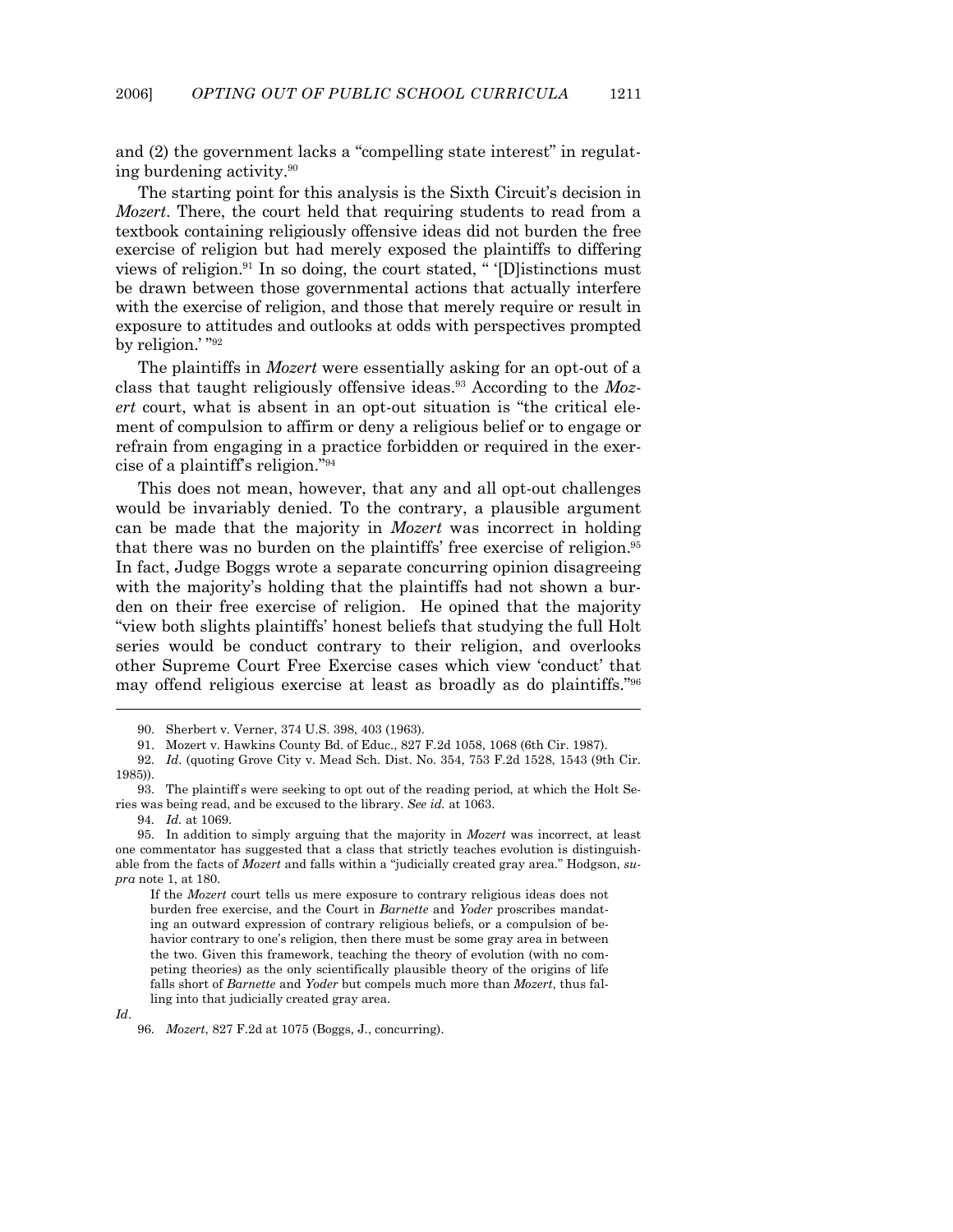Judge Boggs noted, " '[R]eligious beliefs need not be acceptable, logical, consistent, or comprehensible to others in order to merit First Amendment protection.' "97 Accordingly, Judge Boggs stated that the plaintiffs had "drawn their line" as to what was religiously acceptable and "would [have held] that if they are forced over that line, they are 'engaging in conduct' forbidden by their religion."98

 Judge Boggs based this conclusion on the Supreme Court's decision in *Thomas v. Review Board*. <sup>99</sup> *Thomas* involved a situation where the plaintiff quit his job producing turrets for military tanks based upon religious reasons.100 Thomas thereafter applied for unemployment benefits but was denied them on the grounds that he had no good cause to terminate his employment.101 In addressing Thomas' claim, the Court noted that "a person may not be compelled to choose between the exercise of a First Amendment right and participation in an otherwise available public program."102 The Court conceded that the Indiana law did not *compel* a violation of conscience, yet " 'this is only the beginning, not the end, of [the] inquiry.' "103 The Court held that when the state conditions receipt of an important benefit on conduct prohibited by a religious faith, "thereby putting substantial pressure on an adherent to modify his behavior and to violate his beliefs, a burden upon religion exists."104 In remarking on the *Thomas* holding, Judge Boggs in *Mozert* correctly noted:

For Thomas, there was no commandment against hooking up chains. He asserted that this would be "aiding in the manufacture of items used in the advancement of war," because it was in a tank turret line, but he had also said that he would work in a steel factory that might ultimately sell to the military. . . . This distinction appears as convoluted as [the *Mozert*] plaintiffs' distinctions seem to some. Nevertheless, Thomas drew his line, and the Supreme Court respected it and dealt with it.<sup>105</sup>

Judge Boggs, however, ultimately concluded that the plaintiffs were not entitled to an opt-out, arguing that the principle enumerated in *Sherbert* was "sufficiently thin" and "should not be extended blindly."106 For Judge Boggs, the nature of the school system and the

1

106. *Id.* at 1079.

 <sup>97.</sup> *Id.* at 1076 (alteration in original) (citing Thomas v. Review Bd., 450 U.S. 707, 714 (1981)).

 <sup>98.</sup> *Id.*

 <sup>99. 450</sup> U.S. 707.

 <sup>100.</sup> *Id.* at 712.

 <sup>101.</sup> *Id.*

 <sup>102.</sup> *Id.* at 716.

 <sup>103.</sup> *Id.* at 717 (quoting Sherbert v. Verner, 374 U.S. 393, 404 (1963)).

 <sup>104.</sup> *Id.* at 717-18.

 <sup>105.</sup> Mozert v. Hawkins County Bd. of Educ., 827 F.2d 1058, 1076 (6th Cir. 1987) (citing *Thomas*, 450 U.S. at 712 n.4).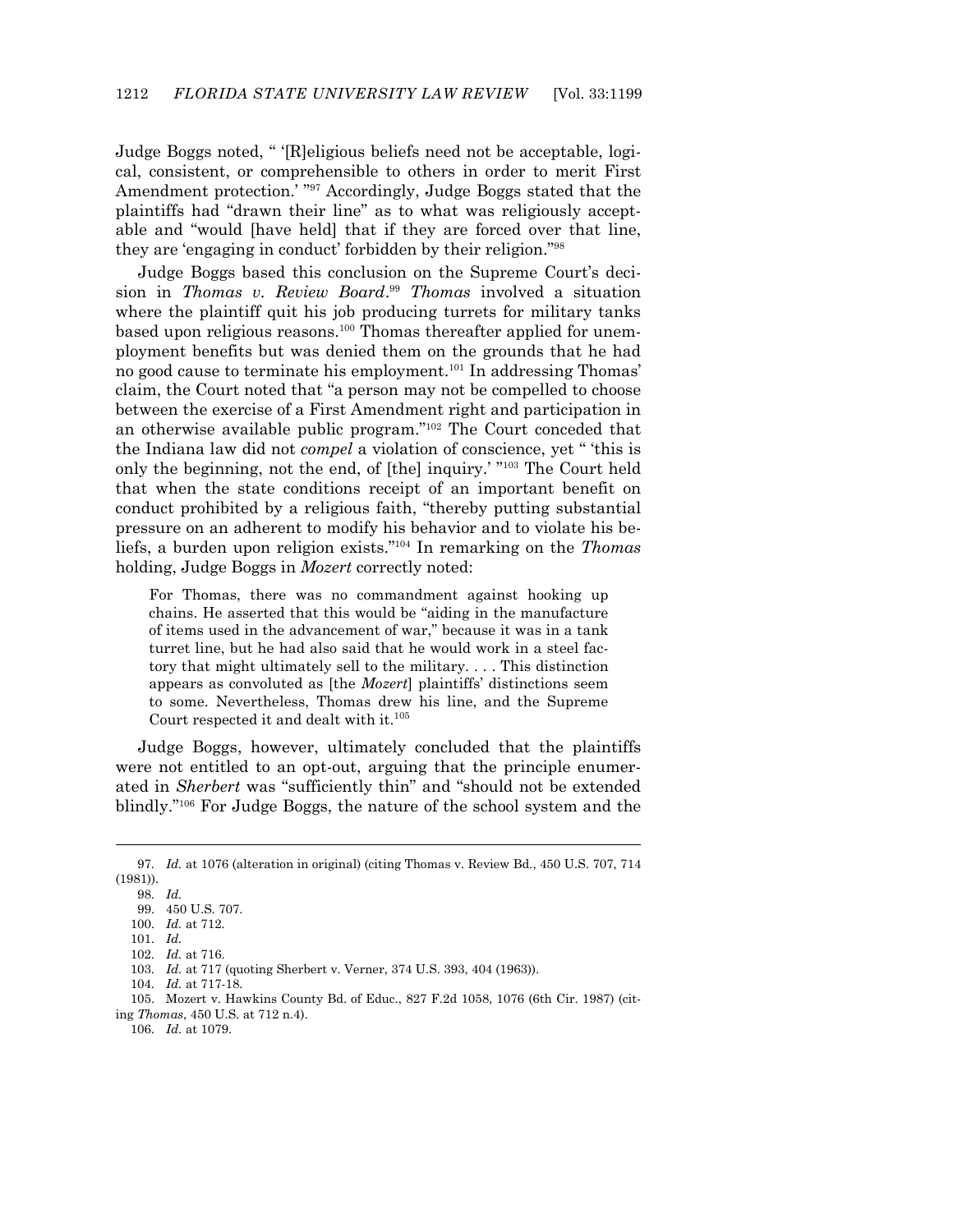burden an opt-out would place upon a school dictated that *Sherbert* not be extended to cover that situation:

Running a public school system of today's magnitude is quite a different proposition. A constitutional challenge to the content of instruction (as opposed to participation in ritual such as magic chants, or prayers) is a challenge to the notion of a politicallycontrolled school system. Imposing on school boards the delicate task of satisfying the "compelling interest" test to justify failure to accommodate pupils is a significant step. It is a substantial imposition on the schools to *require* them to justify each instance of not dealing with students' individual, religiously compelled, objections (as opposed to *permitting* a local, rough and ready, adjustment), and I do not see that the Supreme Court has authorized us to make such a requirement.107

 Judge Boggs' argument seems sound, and would foreclose most opt-out requests—certainly all requests as burdensome as the one in *Mozert*. However, Judge Boggs seems to suggest that the *Sherbert* analysis should never been applied in the context of public school curricula. While it is a compelling argument under the facts of *Mozert*, its appeal would not be as strong under a different set of facts. For instance, suppose a parent requested an opt-out of merely a fourweek period of a biology class during which the theory of evolution was taught. This is a much narrower opt-out request, and its compliance would be much less burdensome on the school. As such, it would seem entirely reasonable to extend the *Sherbert* compelling interest test to this situation.

 If *Sherbert* were to be applied to such a scenario, a plaintiff would almost certainly prevail. Judge Boggs conceded that a burden had been shown in *Mozert* and, in fact, stated, "the burden in our case is greater than in . . . *Sherbert*."108 Accordingly, with the first prong of *Sherbert* present, the burden would then move to the state to come forth with a compelling interest as to why the burdensome action should be permitted to stand. The compelling interest test is "quite strict" such that " '[o]nly the gravest abuses, endangering paramount interests, give occasion for permissible limitation.' "109 In the context of an opt-out request, it would be necessary to show actual problems with the accommodation provided; otherwise, "it is difficult to see how this standard could be met if a constitutional burden were established."110 Moreover, it seems unlikely that a state would be able to

 <sup>107.</sup> *Id.* at 1079-80 (footnotes omitted).

 <sup>108.</sup> *Id.* at 1079 ("Here, the burden is many years of education, being required to study books that, in plaintiffs' view, systematically undervalue, contradict and ignore their religion.").

 <sup>109.</sup> *Id.* at 1077 (citing Sherbert v. Verner, 374 U.S. 398, 406 (1963) (quoting Thomas v. Collins, 323 U.S. 516, 530 (1945)) (alteration in original).

 <sup>110.</sup> *Id.* at 1078.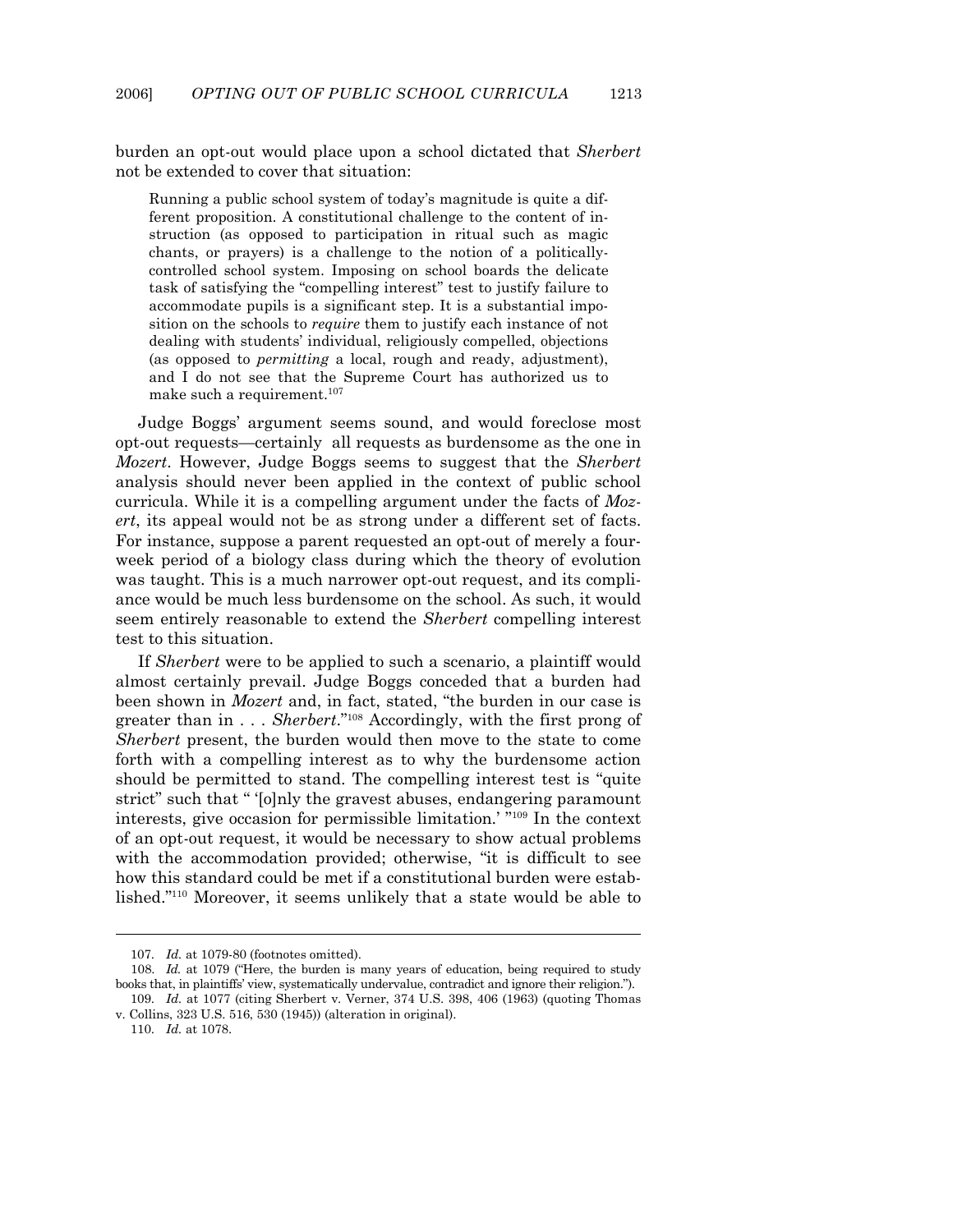show a problem with the accommodation under a narrow opt-out request.<sup>111</sup> Excusing a student from four weeks of biology hardly seems to rise to the level of a grave abuse that would "endanger<sup>[]</sup> paramount interests."112

 Nevertheless, a hybrid claim seeking an opt-out of a public school curriculum would be unlikely to prevail. No court has been inclined to grant an opt-out; moreover, no court has been persuaded that *Meyer* and *Pierce* provide a broad parental right sufficient to conduct a hybrid analysis. Even if a court were persuaded to conduct a hybrid analysis, the *Mozert* decision would foreclose opt-outs in almost all but the narrowest of circumstances. Thus, for a hybrid claim to succeed, a plaintiff would first have to convince a court that *Meyer* and *Pierce* provide a broad parental right and then show the court that the opt-out he or she is requesting is very narrow in scope, such that a *Sherbert* analysis should be conducted.

#### *C. RFRA Claims*

#### *1. The RFRA Standard*

-

 In addition to the constitutional claims enumerated above, plaintiffs seeking an opt-out from religiously offensive public school curricula also have a statutory claim under state Religious and Freedom Restoration Acts (RFRAs). Although the federal RFRA is unconstitutional as applied to the states after *City of Boerne v. Flores*, 113 a number of states have enacted a similar RFRA statute.<sup>114</sup> Likewise, courts

 <sup>111.</sup> It should be noted, however, that such a request could be seen as burdensome in two respects. First, the obligation on the part of the school to consider the opt-out request may, in and of itself, be a burden. If one student is permitted to opt out of a portion of the curriculum, then other students may be permitted to do so for other reasons. This would force the school board to undertake a case-by-case analysis to determine if the opt-out request is valid and should be granted. Second, it is now common for many school boards to require that students pass a standardized achievement test prior to graduation. If a student were permitted to opt out of a biology part of the curriculum, it would then be logical to allow the student to opt out of the biology portion of the standardized test. This could create problems much larger than the original four-week opt-out of the biology class. The outcome of a narrow opt-out case would largely depend on how the school board phrased the nature of the burden. If the school board simply maintained that the four-week opt-out was, in and of itself, burdensome, the school board would be unlikely to win. However, if the school board were to fully articulate the more far-reaching ramifications of permitting the opt-out, namely the two issues noted above, it would be a much more difficult case for a plaintiff to win.

 <sup>112.</sup> *See Mozert*, 827 F.2d at 1077.

 <sup>113.</sup> City of Boerne v. Flores, 521 U.S. 507, 532-36 (1997) ("Broad as the power of Congress is under the Enforcement Clause of the Fourteenth Amendment, RFRA contradicts vital principles necessary to maintain separation of powers and the federal balance.").

 <sup>114.</sup> Michael E. Lechliter, Note, *The Free Exercise of Religion and Public Schools: The Implications of Hybrid Rights on the Religious Upbringing of Children*, 103 MICH. L. REV. 2209, 2213 n.31 (2005) ("The language of state RFRAs is similar to the original federal RFRA in that they typically require that the government follow a compelling state interest/least restrictive means standard." (citing ALA. CONST. of 1901, amend. 622 (1999)).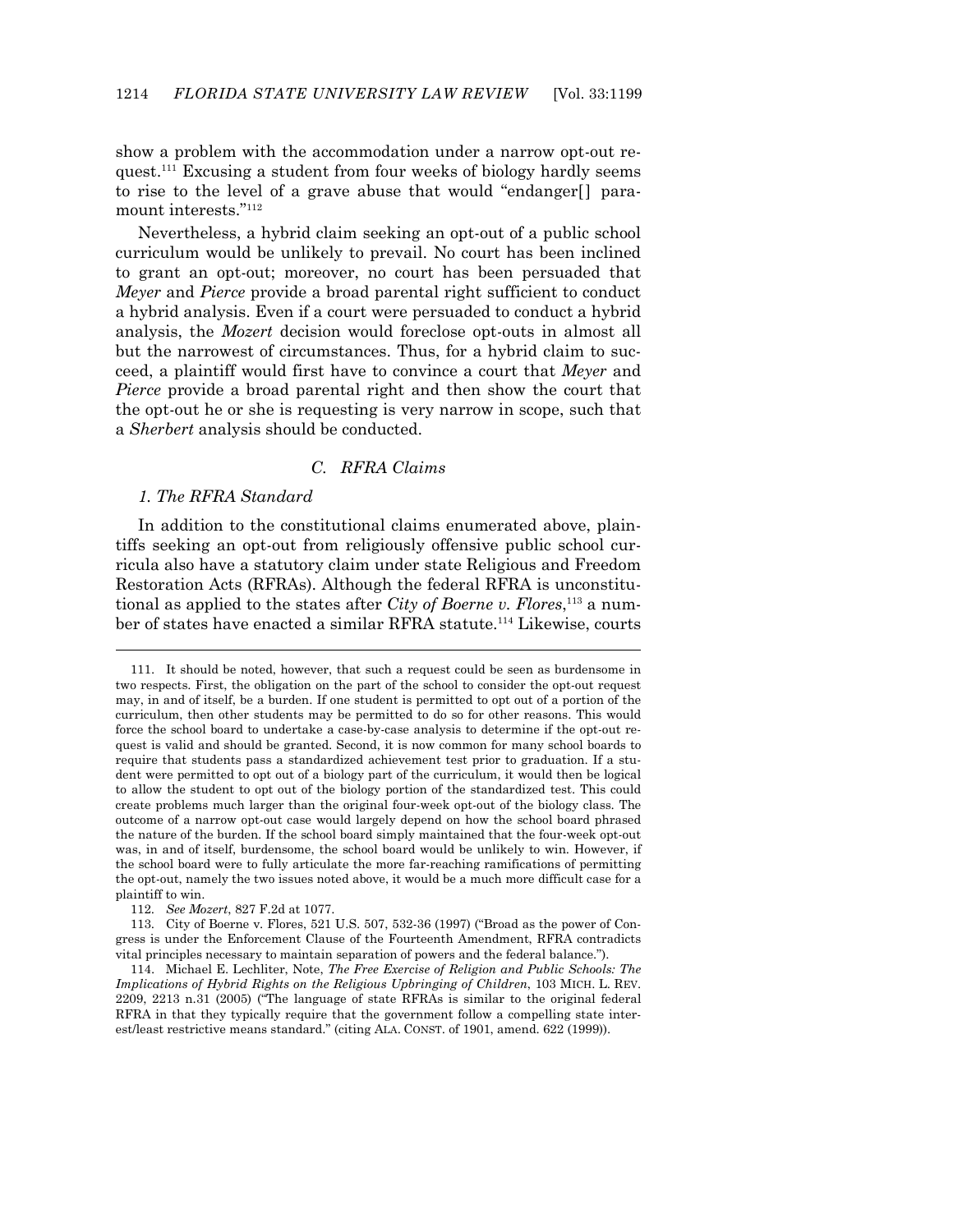in a number of states have interpreted their state constitutions to require a strict scrutiny test for religious freedom.<sup>115</sup> However, the majority of states has not adopted a RFRA similar to that of the federal RFRA, nor have courts in these states interpreted their state constitutions as requiring strict scrutiny.116 In these states, parents would be forced to rely on the hybrid claim.

The typical state RFRA applying strict scrutiny provides:

(1) The government shall not substantially burden a person's exercise of religion, even if the burden results from a rule of general applicability, except that government may substantially burden a person's exercise of religion only if it demonstrates that application of the burden to the person:

(a) Is in furtherance of a compelling governmental interest; and

(b) Is the least restrictive means of furthering that compelling governmental interest.<sup>117</sup>

Such statutes effectively overturn the *Smith* decision and reinstate the *Sherbert* standard. This is extremely beneficial for two reasons. First, it forces the government to meet a higher standard—one more likely to provide plaintiffs with an opt-out. Second, while the state RFRA would likely result in the same outcome as a successful hybrid claim, a state RFRA claim provides less hurdles for a successful plaintiff to clear. For instance, plaintiffs in this context would not be forced to first establish that *Meyer* and *Pierce* provide the type of broad parental right entitling the action to strict scrutiny. As noted above, the circuit courts have been reluctant to find that *Meyer* and *Pierce* provide such a broad right. Moreover, in the hybrid context it could be difficult to convince a court that the strict scrutiny test in *Sherbert* should be applied in the context of public school curricula. By contrast, the RFRA strict scrutiny standard undoubtedly applies across the board. Thus, the RFRA action is less difficult for a plaintiff to successfully plead and still provides a strict scrutiny level of analysis.

 To establish a claim under RFRA, the interference with the plaintiff's religious practice must be more than an inconvenience and rise to

 <sup>115.</sup> *Id.* at 2213-14 (citing State v. Miller, 549 N.W.2d 235, 240-41 (Wis. 1996); Att'y Gen. v. Desilets, 636 N.E.2d 233, 236 (Mass. 1994); Hill-Murray Fed'n of Teachers v. Hill-Murray High Sch., 487 N.W.2d 857, 865 (Minn. 1992)).

 <sup>116.</sup> *Id.* at 2214. These states are Alaska, Arkansas, California, Colorado, Delaware, Georgia, Hawaii, Indiana, Iowa, Kansas, Kentucky, Louisiana, Maine, Maryland, Michigan, Mississippi, Missouri, Montana, Nebraska, Nevada, New Hampshire, New Jersey, New York, North Carolina, North Dakota, Ohio, Oregon, South Dakota, Tennessee, Utah, Vermont, Virginia, Washington, West Virginia, and Wyoming. *Id.* at 2214 n.33.

 <sup>117.</sup> FLA. STAT. § 761.03(1)(a)-(b) (2005). All state RFRAs are essentially identical in content. This Comment will proceed by using Florida's RFRA as an example.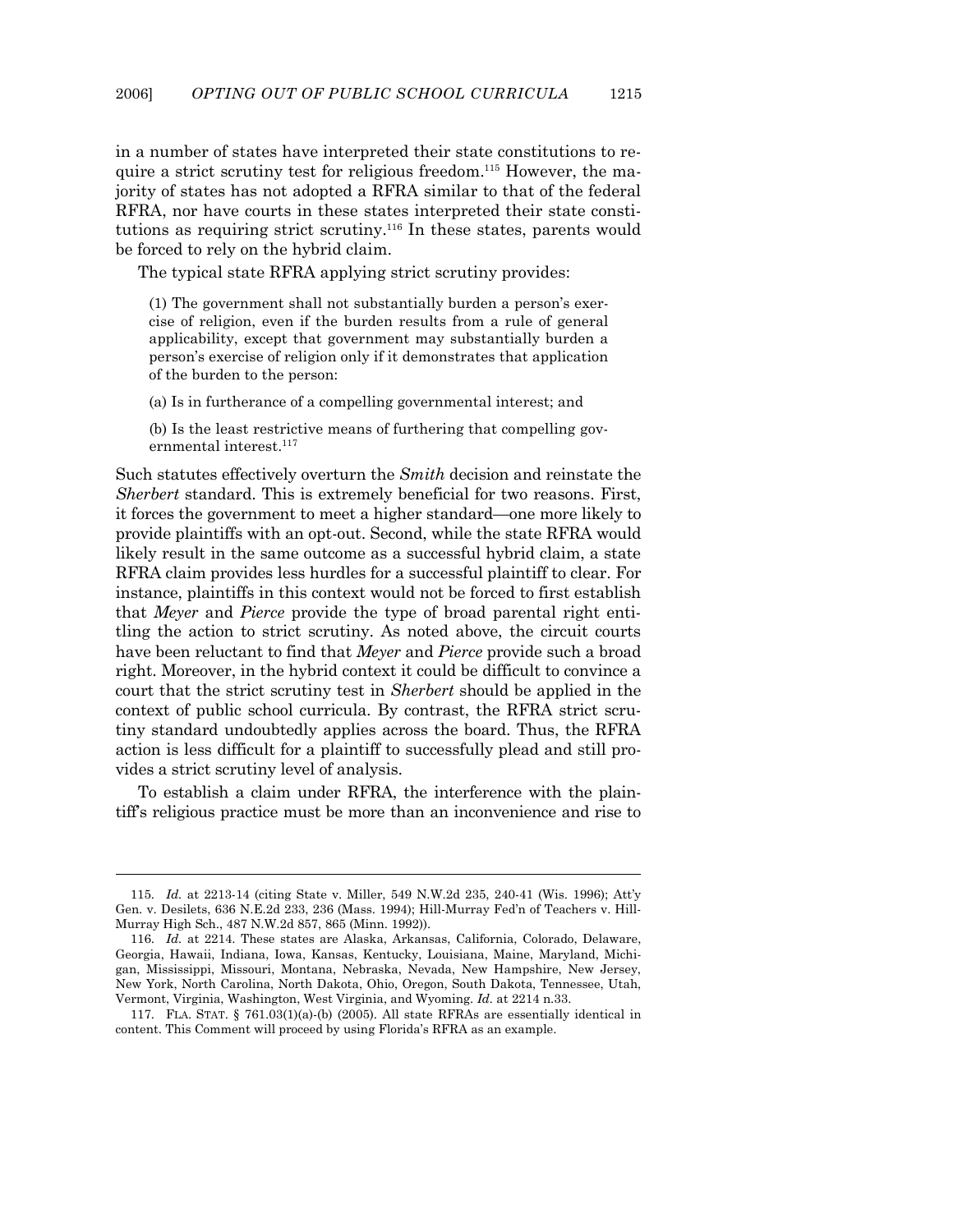the level of a substantial burden.118 To show a substantial burden under RFRA, the plaintiff must show that the government regulation is one that either compels the plaintiff to engage in conduct that his religion forbids or forbids him to engage in conduct that his religion requires.<sup>119</sup>

#### *2. Applying the RFRA Standard to Public School Curricula*

 While very few cases have addressed a RFRA claim seeking an opt-out of public school curricula, a federal district court did confront this issue under the federal RFRA before it was held unconstitutional by the Supreme Court in *Boerne*. 120 In *Battles v. Anne Arundel County Board of Education*, 121 the court addressed a Maryland law regulating home schooling of children.<sup>122</sup> The law required "instruction in English, mathematics, science, social studies, art, music, health, and physical education."<sup>123</sup> To ensure that instruction was provided in these areas, the law required parents to "maintain a portfolio of instructional materials and examples of the child's work . . . permit a representative to observe the teaching provided and review the portfolio at a mutually agreeable time and place not more than three times a year."124 Battles refused to comply with the law, claiming that it violated the free exercise of religion protected by the federal RFRA.125 Battles was attempting to opt out of this curriculum, claiming "that the public school system indoctrinates children in atheism, non-Christian religions, secular humanism, evolutionism and other teachings which are contrary to her religious beliefs."126

 In addressing the RFRA claim, the court held that the allegations "that the required curriculum promotes atheism, paganism, and evolutionism" were not sufficient to establish a substantial burden on the free exercise of religion.127 According to the court, the plaintiffs did "not have to alter their religious beliefs or forego acts necessary to their be-

-

127. *Id.* at 477.

 <sup>118.</sup> First Baptist Church of Perrine v. Miami-Dade County, 768 So. 2d 1114, 1117 n.3 (Fla. 3d DCA 2000).

 <sup>119.</sup> Warner v. City of Boca Raton, 887 So. 2d 1023, 1033 (Fla. 2004).

 <sup>120.</sup> Cases applying the federal RFRA are relevant because the federal RFRA is nearly identical to the state RFRAs that impose strict scrutiny. The federal RFRA provides that "government shall not substantially burden a person's exercise of religion even if the burden results from a rule of general applicability" unless the Government "demonstrates that application of the burden  $\dots$  (1) is in furtherance of a compelling governmental interest; and (2) is the least restrictive means of furthering that compelling governmental interest." 42 U.S.C. § 2000bb-1(a)-(b) (1994).

 <sup>121. 904</sup> F. Supp. 471 (D. Md. 1995).

 <sup>122.</sup> *Id.* at 472.

 <sup>123.</sup> *Id.* at 473.

 <sup>124.</sup> *Id.*

 <sup>125.</sup> *Id.* at 476.

 <sup>126.</sup> *Id.* at 472.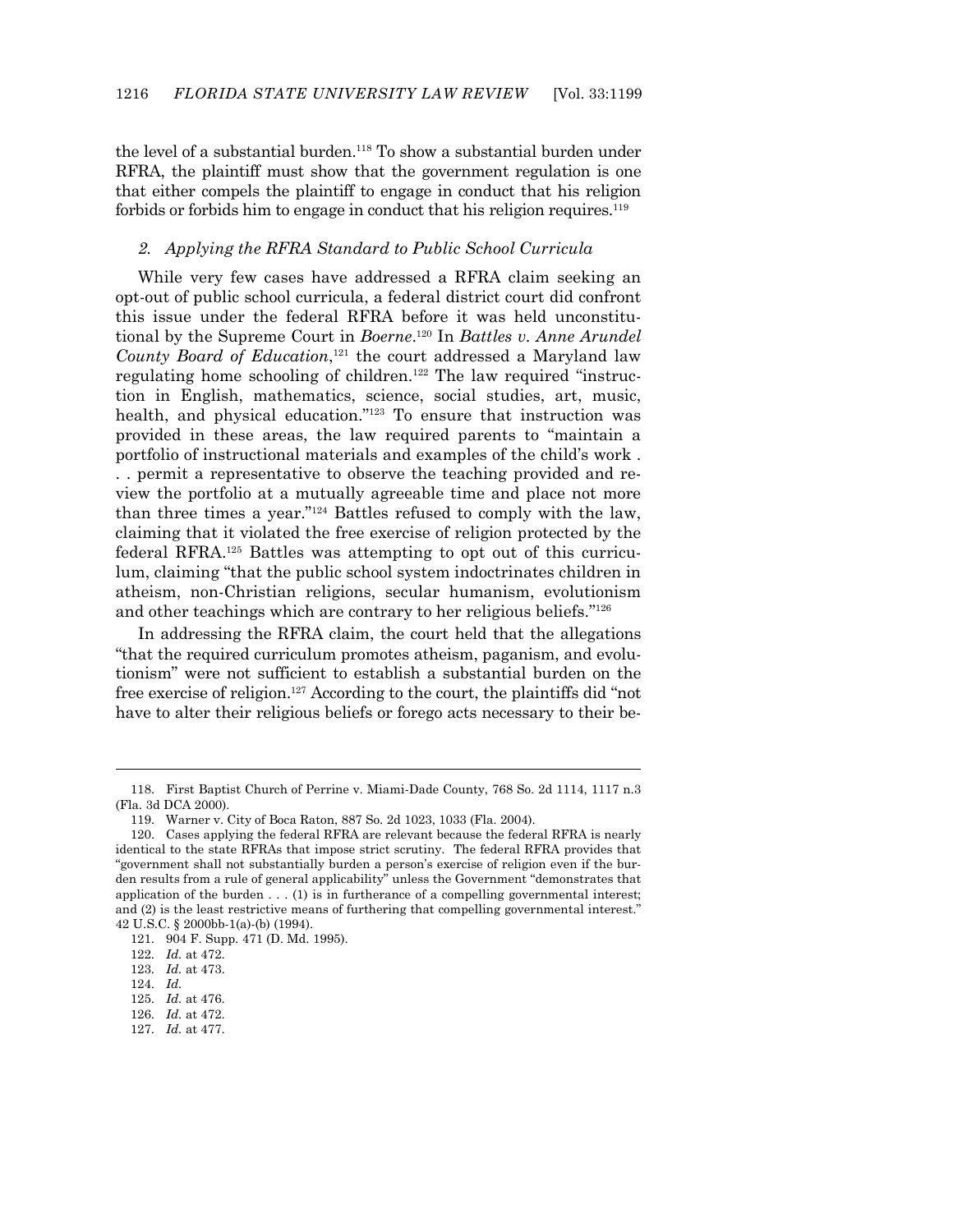liefs to comply with Maryland's monitoring requirements."128 As such, the court held that there was no free exercise violation.<sup>129</sup>

 The *Battles* decision, however, is not dispositive for a variety of reasons. First, the opt-out request in *Battles* was extremely broad and overly burdensome on the state. A court may view a case presenting a narrower opt-out request more favorably. Second, and more importantly, the *Battles* decision ignores Supreme Court precedent regarding burdens on the free exercise of religion. As the *Thomas* Court indicated, a government regulation that compels an affirmance or denial of a religious belief is not always necessary to find a burden on the free exercise of religion. Rather, such an inquiry is "only the beginning, not the end," of the analysis.130 In fact, the state cannot require a person to choose between an otherwise public program and a religious belief.131 Were a state to condition an important benefit upon conduct prohibited by a religious belief, this compulsion, while indirect, would "nonetheless [be] substantial."132

 Public education is certainly a "public program" providing an "important benefit." As such, the state may not condition this right upon conduct prohibited by a religious belief.133 As Judge Boggs correctly noted in *Mozert*, the plaintiff in *Thomas* did not adhere to a religion that specifically commanded him to refrain from producing weapons used for war, yet he fully believed that his religion prohibited this type of conduct.134 Likewise, plaintiffs seeking to opt out of a class teaching evolution does not do so based on a specific commandment prohibiting them from learning the theory of evolution. Yet, such a situation burdens the free exercise of their religion because the theory of evolution denies the literal truth of the Bible, something fundamentalist believers adhere to. According to Judge Boggs, once plaintiffs have "drawn their line" as to what is religiously acceptable and "are forced over that line, they are 'engaging in conduct' forbidden by their religion."135 Assuming a court was persuaded by this argument, a plaintiff could potentially win a state RFRA claim seeking to opt out of a public school curriculum.

 If a court were to grant an opt-out, the question would be whether that action violated the Establishment Clause of the First Amendment. The remainder of this Comment addresses that issue.

 <sup>128.</sup> *Id.*

 <sup>129.</sup> *Id.*

 <sup>130.</sup> Thomas v. Review Bd., 450 U.S. 707, 717 (1981) (quoting Sherbert v. Verner, 374 U.S. 398, 403-04 (1963)).

 <sup>131.</sup> *Id.* at 716.

 <sup>132.</sup> *Id.* at 717-18.

 <sup>133.</sup> *See id.* at 716-18.

 <sup>134.</sup> Mozert v. Hawkins County Bd. of Educ., 827 F.2d 1058, 1076 (6th Cir. 1987) (Boggs, J., concurring).

 <sup>135.</sup> *Id*.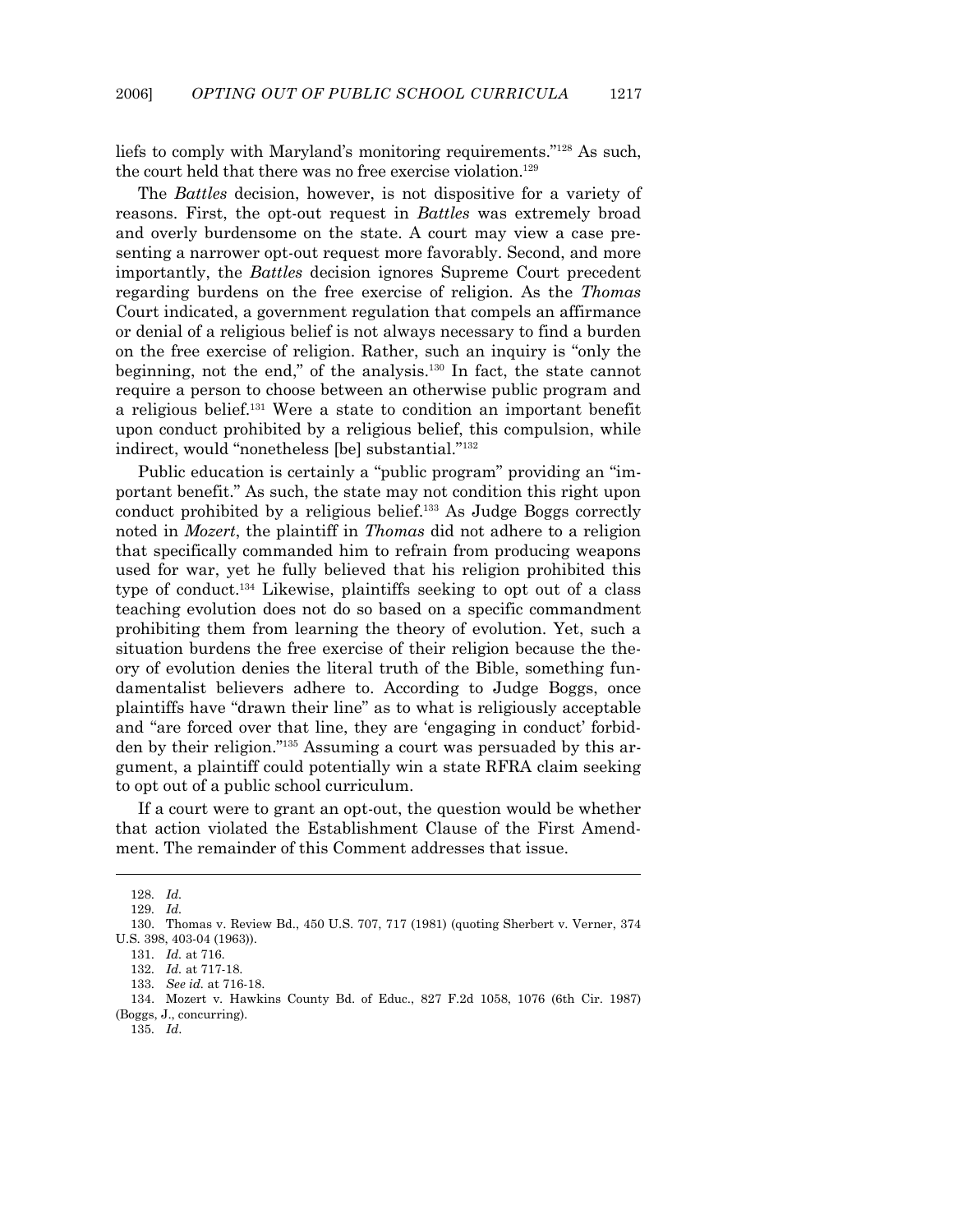#### III. THE ESTABLISHMENT CLAUSE

#### *A. The Establishment Clause Standard*

 The Establishment Clause of the First Amendment, made applicable to the States by incorporation into the Fourteenth Amendment,136 provides that "Congress shall make no law respecting an *establishment of religion* . . . ."137 The Supreme Court has articulated a variety of Establishment Clause tests and has resisted confining such analyses to "any single test or criterion."138 To the extent the Court has attempted to advance an analytical framework for assessing Establishment Clause cases, its efforts have proven ineffective.139 In fact, several Justices have repeatedly directed harsh criticism towards the Court's Establishment Clause standard. Justice Thomas stated that "the Court's Establishment Clause jurisprudence is in hopeless disarray,"<sup>140</sup> while Justice Kennedy has proclaimed it in need of "[s]ubstantial revision."141 Nonetheless, there are at least four main frameworks of analysis: (1) the *Lemon* test,<sup>142</sup> (2) the endorsement test, $^{143}$  (3) the coercion test, $^{144}$  and (4) the neutrality test. $^{145}$ 

 The starting point for any Establishment Clause analysis is undoubtedly the Supreme Court's decision in *Lemon v. Kurtzman*. 146 The *Lemon* test states that government action does not violate the Establishment Clause so long as it (1) has a secular purpose, (2) does not have the principal or primary effect of advancing or inhibiting religion, and (3) does not foster an excessive entanglement between government and religion.147 However, both Justices and academics

- 143. *See Lynch*, 465 U.S. at 687-94 (O'Connor, J., concurring).
- 144. *See* Lee v. Weisman, 505 U.S. 577, 592 (1992).
- 145. *See* McCreary County v. ACLU, 125 S. Ct. 2722, 2733 (2005).

 <sup>136.</sup> Everson v. Bd. of Educ., 330 U.S. 1, 15 (1947).

 <sup>137.</sup> U.S. CONST. amend. I (emphasis added).

 <sup>138.</sup> Lynch v. Donnelly, 465 U.S. 668, 678-79 (1984).

 <sup>139.</sup> Bauchman v. W. High Sch., 132 F.3d 542, 551 (10th Cir. 1997); *see also* Michael M. Maddigan, *The Establishment Clause, Civil Religion, and the Public Church*, 81 CAL. L. REV. 293, 301 (1993) (describing the endorsement test as an ineffective guide to the Court in Establishment Clause cases); Nancy E. Drane, Comment, *The Supreme Court's Missed Opportunity: The Constitutionality of Student-Led Graduation Prayer in Light of the Crumbling Wall Between Church and State*, 31 LOY. U. CHI. L.J. 497, 511 (2000) ("Subsequent application of the various Establishment Clause tests proved to be as ineffective and uneven as the use of the *Lemon* test."); Bryan D. LeMoine, Note, *Changing Interpretations of the Establishment Clause: Financial Support of Religious Schools*, 64 MO. L. REV. 709, 733 (1999) (describing the *Lemon* test as ineffective).

 <sup>140.</sup> Rosenberger v. Rector & Visitors of the Univ. of Va., 515 U.S. 819, 861 (1995) (Thomas, J., concurring).

 <sup>141.</sup> County of Allegheny v. ACLU, 492 U.S. 573, 656 (1989) (Kennedy, J., concurring in part and dissenting in part).

 <sup>142.</sup> *See* Lemon v. Kurtzman, 403 U.S. 602, 612-13 (1971).

 <sup>146. 403</sup> U.S. 602.

 <sup>147.</sup> *Id.* at 612-13.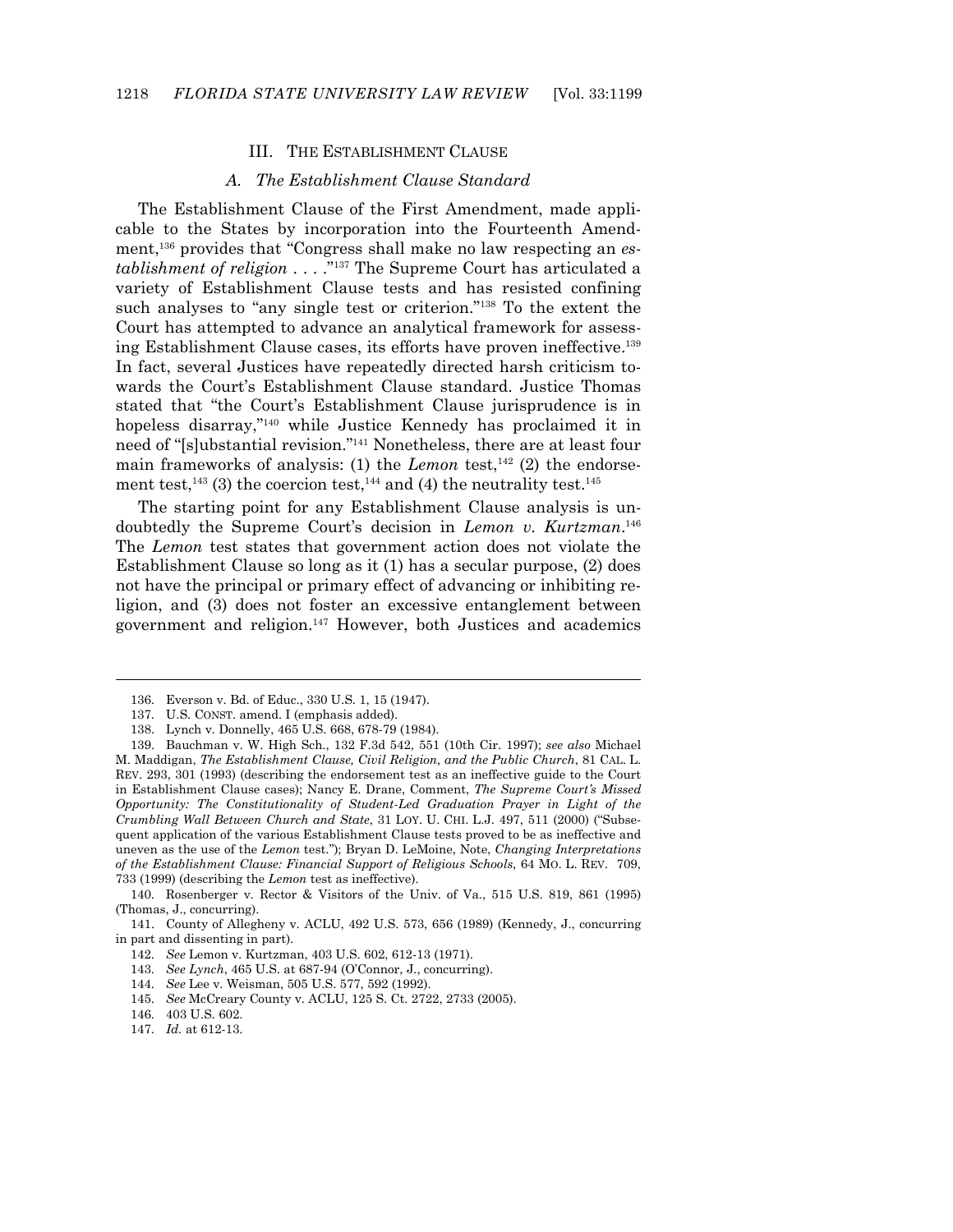have repeatedly attacked the *Lemon* test.<sup>148</sup> It was this criticism of *Lemon* that led Justice O'Connor to write a concurring opinion in Lynch v. Donnelly,<sup>149</sup> arguing that the *Lemon* test should be refined to focus more on whether the government is "endorsing" religion.<sup>150</sup>

 Justice O'Connor's endorsement analysis states that the government impermissibly endorses religion if its conduct has either (1) the purpose or (2) the effect of conveying that "religion or a particular religious belief is *favored* or *preferred*."151 The purpose prong asks whether the government intended to "endorse or disapprove of religion."152 Conversely, the effect prong asks whether a "reasonable observer," familiar with the history and context of the community, would view the government conduct as communicating a message of endorsement or disapproval.153 Some courts and commentators have accepted Justice O'Connor's endorsement test "as the controlling analytical framework for evaluating Establishment Clause claims."154 The Supreme Court, however, has not been unanimous in its adoption of the endorsement test.155 In fact, "even the Justices who have adopted the endorsement test do not agree on how it should be applied."156

149. 465 U.S. 668.

-

150. *Id.* at 687-94 (O'Connor, J., concurring).

152. *Edwards*, 482 U.S. at 585 (quoting *Lynch*, 465 U.S. at 690).

 153. Capitol Square Review & Advisory Bd. v. Pinette, 515 U.S. 753, 778-81 (1995) (O'Connor, J., concurring).

 154. Bauchman v. W. High Sch., 132 F.3d 542, 552 (10th Cir. 1997); *see also* James M. Lewis & Michael L. Vild, Note, *A Controversial Twist of* Lemon*: The Endorsement Test as the New Establishment Clause Standard*, 65 NOTRE DAME L. REV. 671 (1990).

155. *Bauchman*, 132 F.3d at 552.

 <sup>148.</sup> *See, e.g.*, County of Allegheny v. ACLU, 492 U.S. 573, 655 (1989) (Kennedy, J., concurring in part and dissenting in part) (stating that the Court should not advocate or adopt the *Lemon* test as the primary guide for resolving difficult Establishment Clause issues); Texas Monthly, Inc. v. Bullock, 489 U.S. 1, 33 (1989) (Scalia, J., dissenting) (stating that use of *Lemon* test to deny tax exemption was not founded on the Constitution, precedent, or history); Edwards v. Aguillard, 482 U.S. 578, 639-40 (1987) (Scalia, J., dissenting) (criticizing inconsistent application of the *Lemon* test); Aguilar v. Felton, 473 U.S. 402, 419 (1985) (Burger, C.J., dissenting) (stating that the *Lemon* test is too formalistic); Wallace v. Jaffree, 472 U.S. 38, 112 (1985) (Rehnquist, J., dissenting) (stating that *Lemon* test is "blurred" and "indistinct"); *Lynch*, 465 U.S. at 679 (stating that the *Lemon* test is not overriding criteria); Mueller v. Allen, 463 U.S. 388, 394 (1983) (stating that the *Lemon* test is nothing but a "helpful signpost"); Marsh v. Chambers, 463 U.S. 783, 792-95 (1983) (ignoring the *Lemon* test in favor of historical argument); *see also* Stuart W. Bowen, Jr., Comment, *Is* Lemon *a Lemon? Crosscurrents in Contemporary Establishment Clause Jurisprudence*, 22 ST. MARY'S L.J. 129, 134 (1990) ("[T]he Court should clarify its [Establishment Clause] analysis by abandoning *Lemon* and adopting a test that more accurately reflects the framers' original understanding of the word 'establishment.' ").

 <sup>151.</sup> *Allegheny*, 492 U.S. at 592-93 (citations omitted); *see also Lynch*, 465 U.S. at 687- 94 (O'Connor, J., concurring).

 <sup>156.</sup> *Id.* For instance, the Court has indicated that the purpose component alone is sufficient to invalidate government action. *Edwards*, 482 U.S. at 585. Yet, the Court has rarely decided cases based solely on the purpose component. *See* Wallace v. Jaffree, 472 U.S. 38, 75 (1985). Additionally, the Court's willingness to analyze the government's subjective intent in determining the purpose of the government's action has been criticized by other Justices on the Court. *See Edwards*, 482 U.S. at 636-37 (Scalia, J., dissenting) (stat-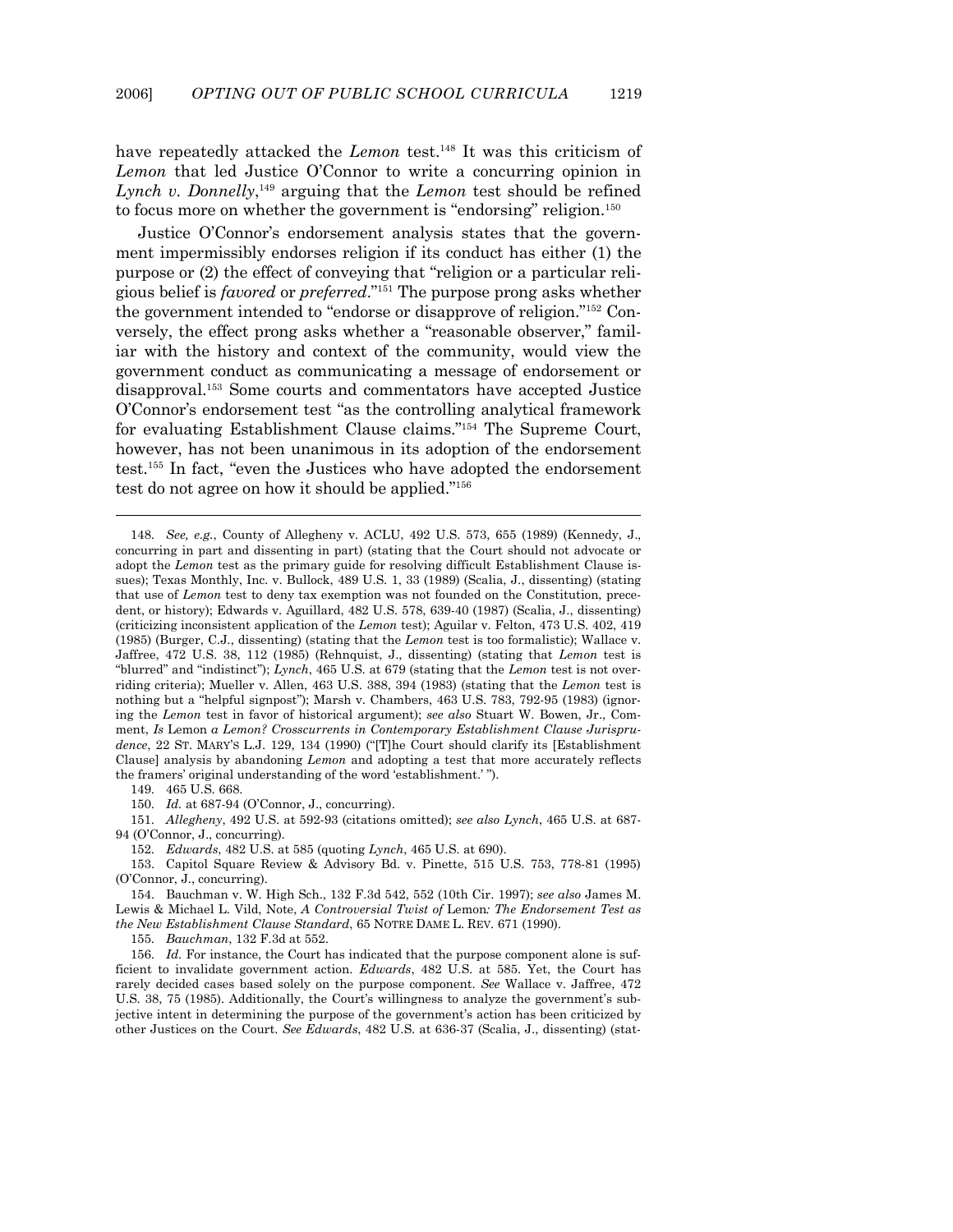In addition to the *Lemon* and endorsement tests articulated above, the Court, in reviewing government action under the Establishment Clause, has also asked whether the government conduct at issue has a coercive effect.157 In *Lee v. Weisman*, the Court addressed whether allowing clerical members to offer prayer as part of a high school graduation ceremony was consistent with the religion clauses of the First Amendment.158 The Court focused on the coercive nature of the prayer, stating "there are heightened concerns with protecting freedom of conscience from subtle coercive pressure in the elementary and secondary public schools."159 Moreover, "prayer exercises in public schools carry a particular risk of indirect coercion."160 The Court held the coercive nature of the prayer did not withstand Establishment Clause scrutiny.161 In so holding, the Court stated, "[T]he school district's supervision and control of a high school graduation ceremony places . . . pressure . . . on attending students to stand as a group . . . . This pressure, though subtle and indirect, can be as real as any overt compulsion."162 Thus, another factor to use in analyzing government action under the Establishment Clause is the coercive nature of the behavior.

 Lending more confusion to the already cumbersome body of Establishment Clause jurisprudence is the existence of yet another standard. In addition to the standards enumerated above, the Court has employed a neutrality test in determining whether government action violates the Establishment Clause.<sup>163</sup> The Court has stated that the "First Amendment mandates governmental neutrality between religion and religion, and between religion and nonreligion."164 Moreover, "When the government acts with the ostensible and predominant purpose of advancing religion, it violates that central Establishment Clause value of official religious neutrality, there being no neutrality when the government's ostensible object is to take sides."165 The Court has characterized this neutrality principle as part of *Lemon*'s purpose requirement.<sup>166</sup>

- 161. *Id.* at 599.
- 162. *Id.* at 593.

- 164. Epperson v. Arkansas, 393 U.S. 97, 104 (1968).
- 165. *McCreary County*, 125 S. Ct. at 2733.

ing that determining the government's subjective intent is "almost always an impossible task" and looking "for *the sole purpose* of even a single legislator is probably to look for something that does not exist").

 <sup>157.</sup> *See* Lee v. Weisman, 505 U.S. 577, 592 (1992).

 <sup>158.</sup> *Id.* at 580.

 <sup>159.</sup> *Id.* at 592.

 <sup>160.</sup> *Id.*

 <sup>163.</sup> McCreary County v. ACLU, 125 S. Ct. 2722, 2733 (2005).

 <sup>166.</sup> Corp. of the Presiding Bishop of the Church of Jesus Christ of Latter-Day Saints

v. Amos, 483 U.S. 327, 335 (1987) ("*Lemon*'s 'purpose' requirement aims at preventing the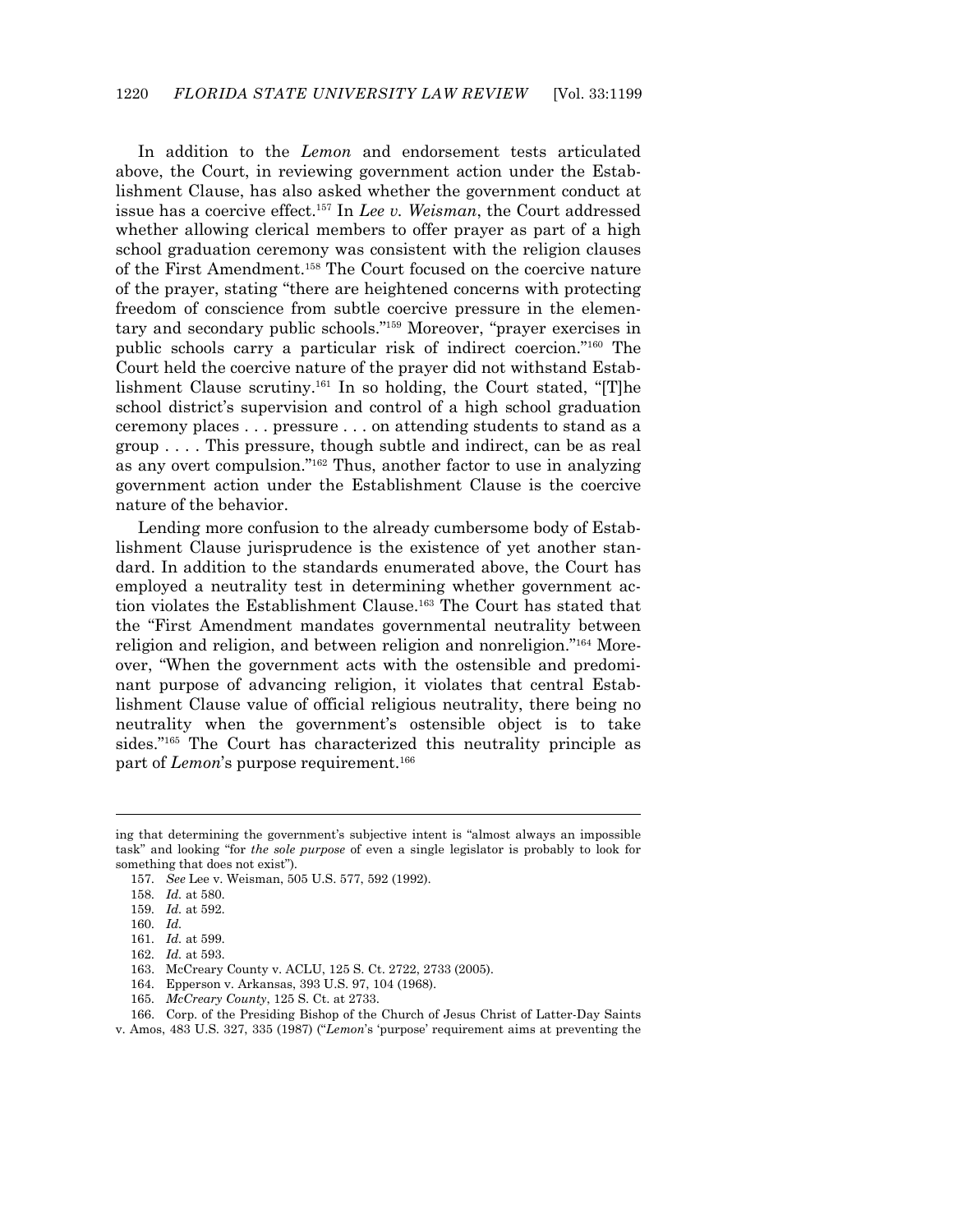The question is whether granting an opt-out, as either the result of a legal challenge or as a result of the state's own free decision, would be unconstitutional under any of the Establishment Clause standards. The next Part addresses that issue.

#### *B. Applying the Establishment Clause Standard to Public School Curricula Opt-Outs*

 The few courts that have addressed the constitutionality of providing an opt-out or other religious accommodation have generally concluded that such practice does not violate the Establishment Clause. For instance, after granting the accommodation in *Sherbert*, the Court summarily dismissed the Establishment Clause problem:

In holding as we do, plainly we are not fostering the 'establishment' of the Seventh-day Adventist religion in South Carolina, for the extension of unemployment benefits to Sabbatarians in common with Sunday worshippers reflects nothing more than the governmental obligation of neutrality in the face of religious differences, and does not represent that involvement of religious with secular institutions which it is the object of the Establishment Clause to forestall.<sup>167</sup>

 Justice Stewart, however, took issue with the majority's holding. While noting that he did not agree with the Court's Establishment Clause jurisprudence, he stated that there are many situations where free exercise claims "will run into head-on collision with the Court's insensitive and sterile construction of the Establishment Clause."168 In Justice Stewart's opinion, *Sherbert* was "clearly such a case."169 Justice Stewart opined: "[T]he Establishment Clause as construed by this Court not only *permits* but affirmatively *requires* South Carolina equally to deny the appellant's claim for unemployment compensation when her refusal to work on Saturdays is based upon her religious creed."170

*Sherbert*, however, was decided before *Lemon*, so there is some question as to whether the majority's analysis would be the same after *Lemon*. Nevertheless, the Court had the opportunity to address that portion of the *Sherbert* holding post-*Lemon* and seemed to pass on the issue. In *Thomas*, the Court granted a religious accommodation and summarily dismissed the Establishment Clause issue by relying on the above quoted passage from *Sherbert*. In so doing, the

<sup>[</sup>government] from abandoning neutrality and acting with the intent of promoting a particular point of view in religious matters.").

 <sup>167.</sup> Sherbert v. Verner, 374 U.S. 398, 409 (1963).

 <sup>168.</sup> *Id.* at 414 (Stewart, J., concurring).

 <sup>169.</sup> *Id.*

 <sup>170.</sup> *Id.* at 415.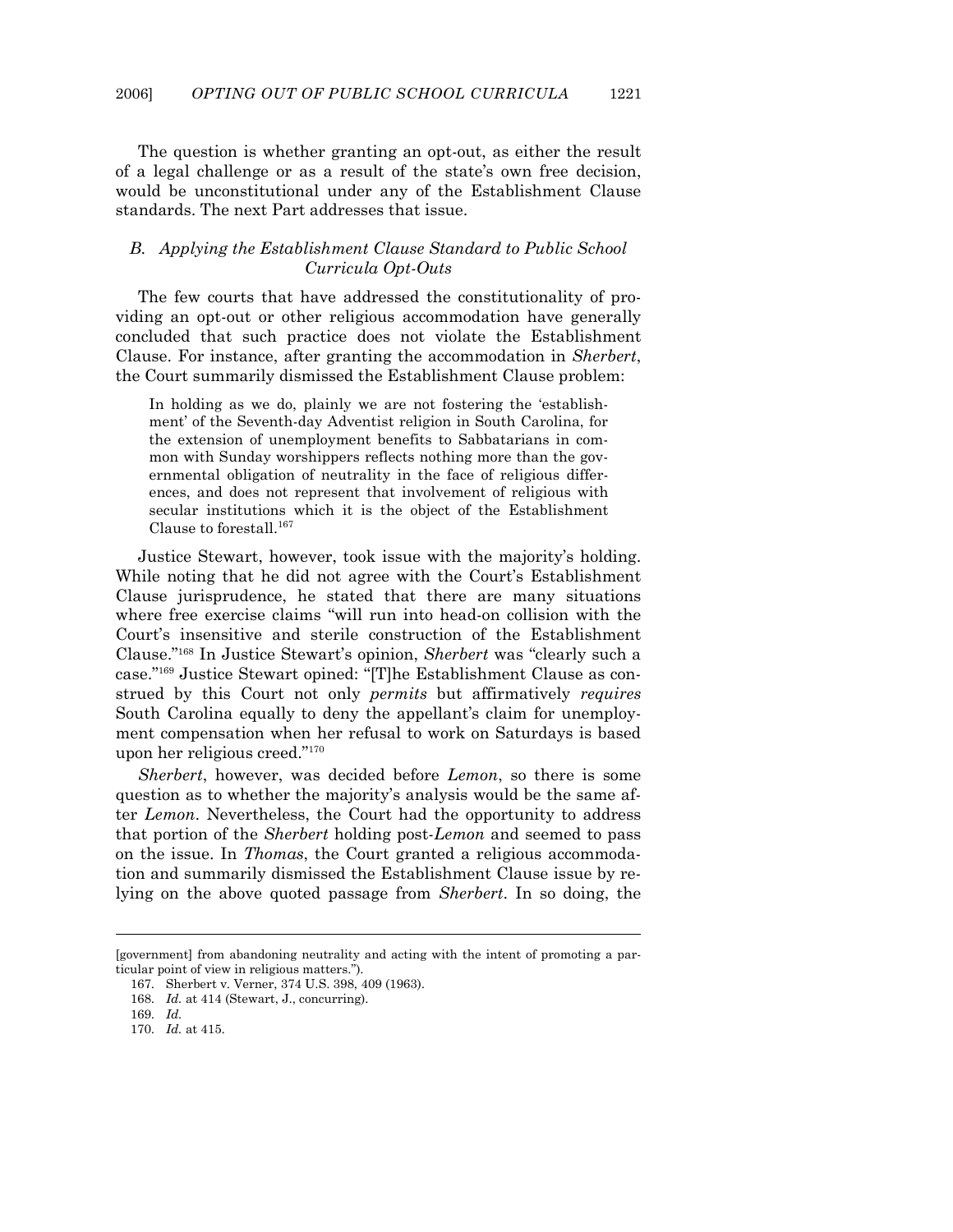Court stated, "Unless we are prepared to overrule *Sherbert*, . . . Thomas cannot be denied the benefits due him on the basis of the finding[] . . . that he terminated his employment because of his religious convictions."171 The Court apparently was not prepared to overrule *Sherbert*, thereby paying scant attention to the Establishment Clause problem. Justice Rehnquist dissented, arguing that to accommodate Thomas would be to violate the Court's Establishment Clause cases, and in particular, *Lemon*. 172 In noting the conflict between *Sherbert* and *Lemon*, Justice Rehnquist opined, "To the extent *Sherbert* was correctly decided, it might be argued that cases such as ... *Lemon* ... were wrongly decided."<sup>173</sup>

 Justices Stewart and Rehnquist make valid points. Under a strict interpretation of the Establishment Clause standards, providing a religious accommodation, such as a public school curriculum opt-out, would likely be unconstitutional. For instance, under a *Lemon* analysis, the opt-out would likely fail the secular purpose prong, as it is hard to imagine any secular purpose for providing an opt-out. In fact, granting the opt-out inhibits the school's secular purpose of teaching evolution and has the primary effect of advancing religion. Such action sends the signal that being of a particular religious belief is a favorable thing as it can excuse one from class.

 Likewise, under the endorsement analysis the opt-out would likely fail the purpose and effect prong because, as noted above, it sends the message that "religion or a particular religious belief is *favored* or *preferred*."174 This is true because adherents of religious beliefs that are not opposed to the theory of evolution would not be granted an opt-out. For this same reason, such an opt-out would violate the neutrality test because the "First Amendment mandates governmental neutrality between religion and religion."175 Such an opt-out favors those adherents who believe in a literal interpretation of the Bible to the exclusion of those who do not. This action is clearly not neutral towards religion. Additionally, it could also be argued that such opt-outs violate the coercion analysis for similar reasons.

*Id*.

 <sup>171.</sup> Thomas v. Review Bd., 450 U.S. 707, 720 (1981).

 <sup>172.</sup> *Id.* at 726 (Rehnquist, J., dissenting). Justice Rehnquist stated:

It is not surprising that the Court today makes no attempt to apply [the *Lemon*] principles to the facts of this case. If Indiana were to legislate what the Court today requires—an unemployment compensation law which permitted benefits to be granted to those persons who quit their jobs for religious reasons—the statute would "plainly" violate the Establishment Clause as interpreted in such cases as *Lemon* . . . .

 <sup>173.</sup> *Id.* at 724 n.2.

 <sup>174.</sup> *See* County of Allegheny v. ACLU, 492 U.S. 573, 593 (1989) (quoting Wallace v. Jaffree, 472 U.S. 38, 70 (1985)); *see also* Lynch v. Donnelly, 465 U.S. 668, 687-94 (1984) (O'Connor, J., concurring).

 <sup>175.</sup> Epperson v. Arkansas, 393 U.S. 97, 104 (1968).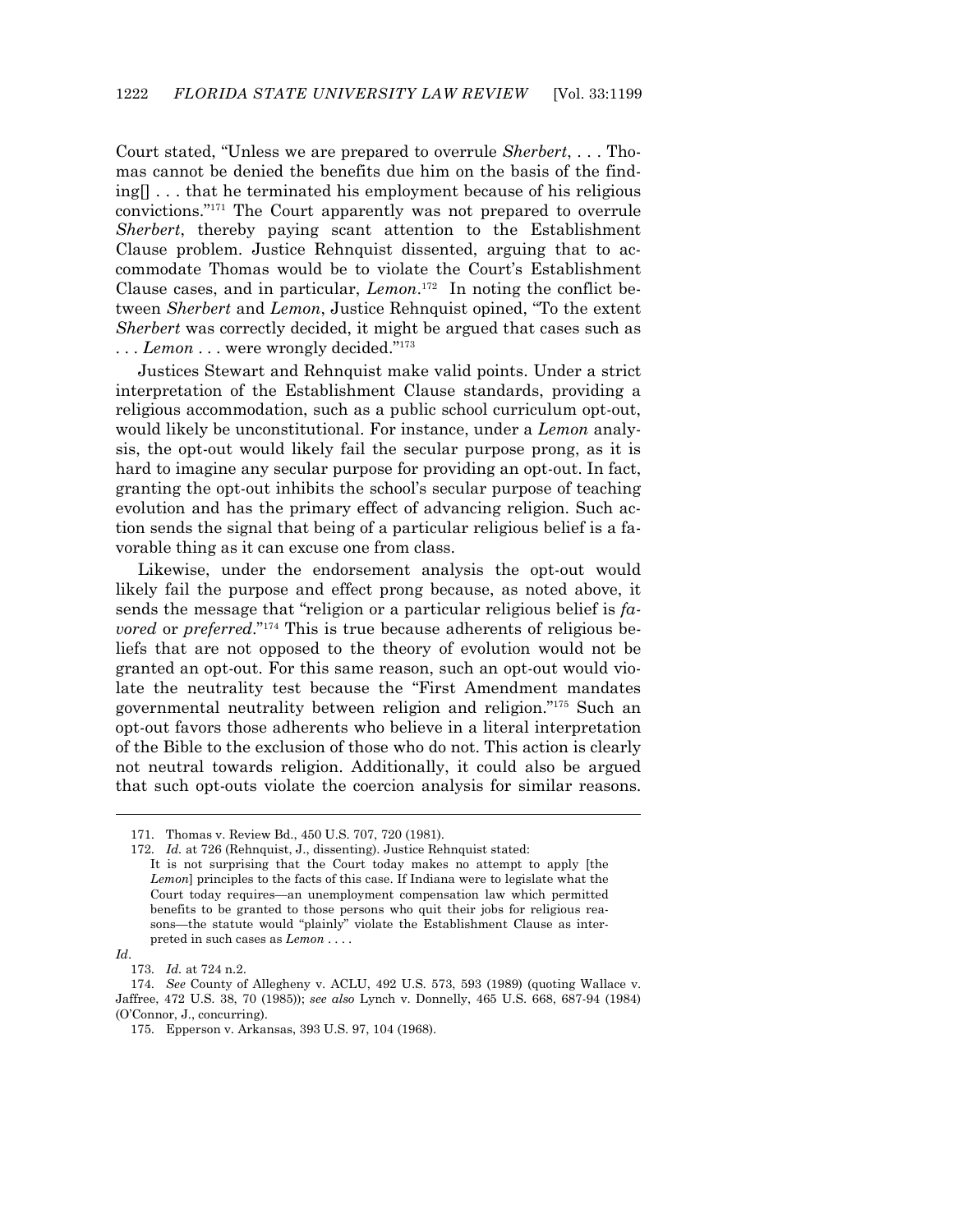While there is no direct compulsion, the message that a particular religious belief will receive favorable treatment seems to exhibit the same type of subtle coercion the Court was concerned with in *Lee*. 176

 Nonetheless, the Supreme Court has continuously held that religious accommodations do not violate the Establishment Clause.177 The Court "has long recognized that the government may . . . accommodate religious practices . . . without violating the Establishment Clause."178 A strict interpretation of Establishment Clause jurisprudence would lead to invalidation of religious accommodations, yet the Court seems to apply a less stringent Establishment Clause standard in this area. In the recent case of *Locke v. Davey*, 179 the Court noted the tension between the two clauses but "reaffirmed that 'there is room for play in the joints between' the Free Exercise and Establishment Clauses, allowing the government to accommodate religion beyond free exercise requirements, without offense to the Establishment Clause."180 Although, the Court has conceded, "[a]t some point, accommodation may devolve into 'an unlawful fostering of religion.' "181 However, based on the accommodation programs the Court has previously upheld, it is difficult to see how the Court could find a narrow public school curriculum opt-out as violative of the Establishment Clause.182

#### *C. Conflict Between Free Exercise Rights and the Establishment Clause*

 To the extent that an opt-out is regarded as required under a free exercise, hybrid, or RFRA analysis and further, to the extent that an opt-out is regarded as prohibited under the Establishment Clause, the question becomes: Which right trumps? Which right is more im-

 <sup>176.</sup> *See* Lee v. Weisman, 505 U.S. 577, 592 (1992).

 <sup>177.</sup> *See* Michael W. McConnell, *The Problem of Singling Out Religion,* 50 DEPAUL L. REV. 1, 5 (2000) ("The Supreme Court has repeatedly held that religious accommodations are constitutionally permissible."). *But cf.* William P. Marshall, *In Defense of* Smith *and Free Exercise Revisionism*, 58 U. CHI. L. REV. 308, 320 (1991) (arguing religious exemptions are problematic under the Establishment Clause).

 <sup>178.</sup> Hobbie v. Unemployment Appeals Comm'n, 480 U.S. 136, 144-45 (1987).

 <sup>179. 540</sup> U.S. 712 (2004).

 <sup>180.</sup> Cutter v. Wilkinson, 125 S. Ct. 2113, 2117 (2005) (quoting *Davey*, 540 U.S. at 718); *see also* Walz v. Tax Comm'n, 397 U.S. 664, 669 (1970).

 <sup>181.</sup> Corp. of the Presiding Bishop of the Church of Jesus Christ of Latter-Day Saints v. Amos, 483 U.S. 327, 334-35 (1987) (quoting *Hobbie*, 480 U.S. at 145).

 <sup>182.</sup> *See, e.g.*, *Cutter*, 125 S. Ct. at 2117 (upholding Religious Land Use and Institutionalized Persons Act (RLUIPA), 42 U.S.C. § 2000cc-1 (2000)); *Hobbie*, 480 U.S. at 144-45 (granting an unemployment compensation religious accommodation); Thomas v. Review Bd., 450 U.S. 707, 720 (1981) (same); Wisconsin v. Yoder, 406 U.S. 205 (1972) (granting exemption from compulsory school attendance law to Amish children); *Walz*, 397 U.S. at 674 (upholding a statute providing tax exemption to religious organizations); Sherbert v. Verner, 374 U.S. 398, 409 (1963) (granting an unemployment compensation religious accommodation).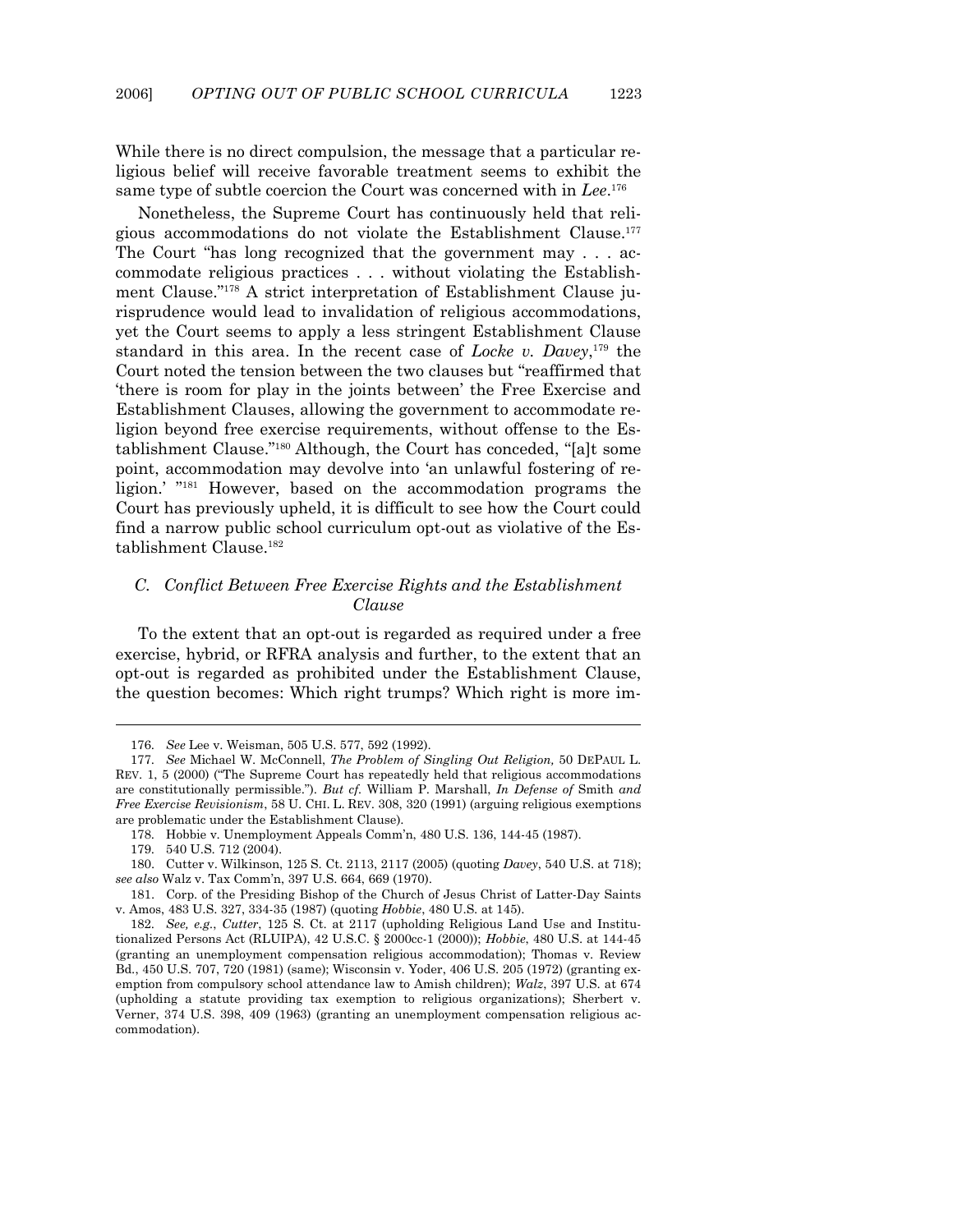portant? Numerous scholars and judges have recognized and discussed the conflict between the religion clauses of the First Amendment.183 "The Court has struggled to find a neutral course between the two Religion Clauses, both of which are cast in absolute terms, and either of which, if expanded to a logical extreme, would tend to clash with the other."184 While the Court has struggled to find a neutral course between the two clauses, the Court has nevertheless made it clear that the rights enumerated in the Free Exercise Clause do not supersede the limitations imposed by the Establishment Clause: "The principle that government may accommodate the free exercise of religion *does not supersede* the fundamental limitations imposed by the Establishment Clause."185

 While the Court has acknowledged that the Free Exercise Clause does not supersede the Establishment Clause, the Court has also stated "that 'there is room for play in the joints between' the Free Exercise and Establishment Clauses, allowing the government to accommodate religion beyond free exercise requirements, without offense to the Establishment Clause."186 Moreover, the Court has continuously permitted religious accommodations despite the fact that, under a strict interpretation of Establishment Clause jurisprudence, such accommodations would seem to be unconstitutional.

 To the extent that a court determines it violates the Establishment Clause to provide an opt-out, one may not be provided no matter how a court decides the free exercise claim. Nevertheless, the Court has repeatedly upheld religious accommodations<sup>187</sup> and has, in fact, employed a less strenuous Establishment Clause test when scrutinizing religious accommodations.<sup>188</sup> Therefore, while strict adherence to the Court's Establishment Clause jurisprudence would prevent a public school curriculum opt-out, the Court has avoided addressing the conflict between the Establishment Clause and the Free Exercise Clause head-on by employing a less stringent Establishment Clause standard to religious accommodations. Ultimately, this would allow parents to prevail on a public school curriculum optout challenge despite the fact that there are serious Establishment

 <sup>183.</sup> *See* Locke v. Davey, 540 U.S. 712, 718 (2004) ("[T]he Establishment Clause and the Free Exercise Clause . . . are frequently in tension."); Norwood v. Harrison*,* 413 U.S. 455, 469 (1973); Tilton v. Richardson*,* 403 U.S. 672, 677 (1971); *Walz,* 397 U.S. at 668-69; *see also* Emilie Kraft Bindon, Comment, *Entangled Choices: Selecting Chaplains for the United States Armed Forces*, 56 ALA. L. REV. 247, 259 (2004).

 <sup>184.</sup> *Walz*, 397 U.S. at 668-69.

 <sup>185.</sup> Lee v. Weisman, 505 U.S. 577, 587 (1992) (emphasis added).

 <sup>186.</sup> *Cutter*, 125 S. Ct. at 2117 (quoting *Davey*, 540 U.S. at 718); *see also Walz*, 397 U.S. at 669.

 <sup>187.</sup> *Hobbie*, 480 U.S. at 144-45 (stating that the Court "has long recognized that the government may . . . accommodate religious practices . . . without violating the Establishment Clause").

 <sup>188.</sup> *See* cases cited *supra* note 182.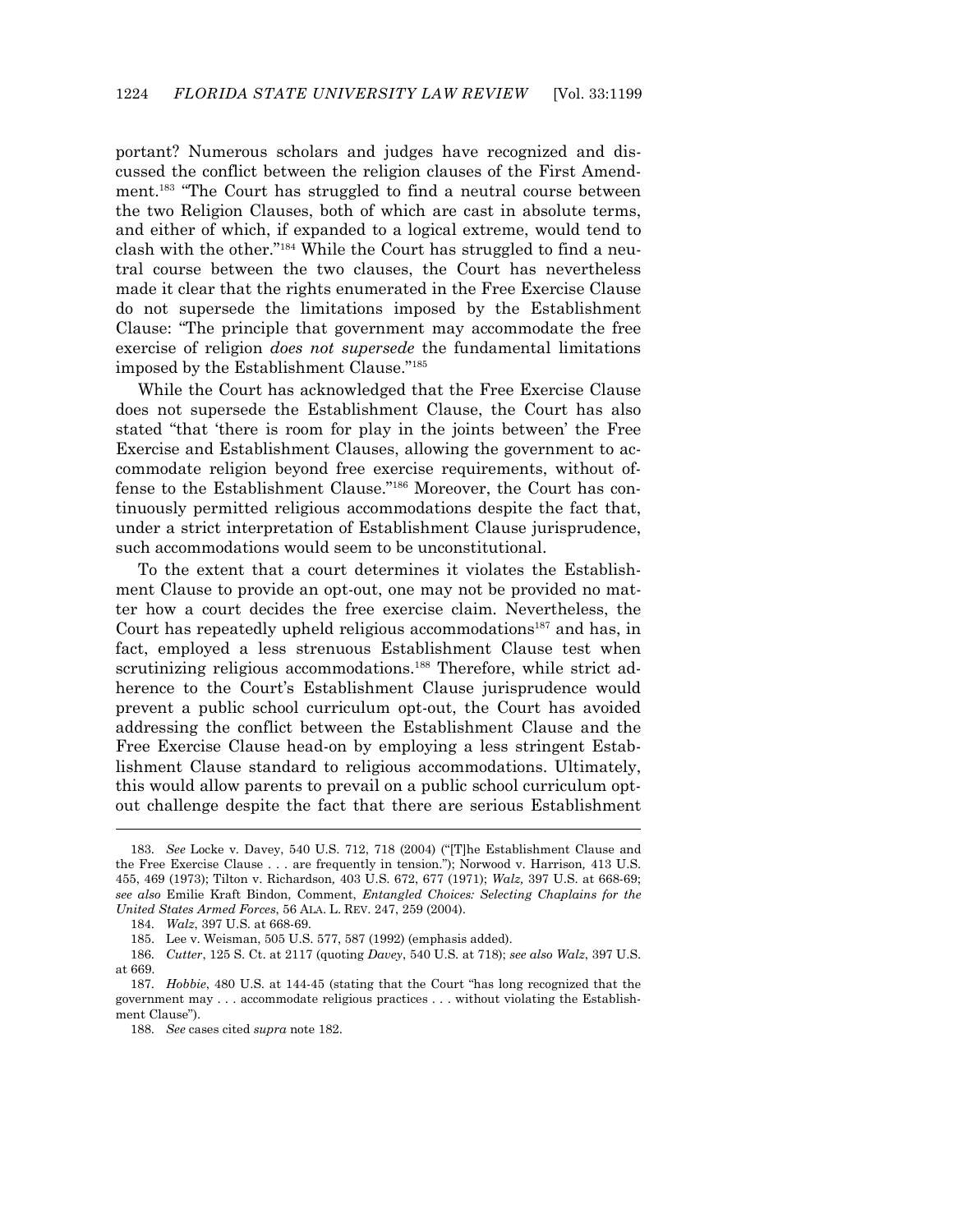Clause problems inherent in granting such an accommodation and despite the fact that the Free Exercise Clause does not supersede the Establishment Clause.

#### IV. CONCLUSION

 Opting out of public school curricula on grounds that the curriculum is religiously offensive raises a variety of issues. For instance, may parents force school boards to allow their children to opt out of certain classes based on a claim of free exercise, whether that claim is in the form of a Free Exercise Clause challenge, a hybrid claim challenge, or a state RFRA challenge? To the extent that a school board is forced to provide an opt-out or provides an opt-out based on its own initiative, does such action violate the Establishment Clause? To the extent that an opt-out is required based upon free exercise principles and to the extent the Establishment Clause prohibits providing an opt-out, which right prevails?

 After *Smith*, any Free Exercise Clause challenge, standing alone, would be unsuccessful. However, the hybrid exception to *Smith* would provide some likelihood of success. Nevertheless, courts have been extremely reluctant to apply *Smith*'s hybrid exception and have been even more reluctant to provide religious accommodations in the realm of public schools. State RFRAs would provide parents with the most likelihood for success; however, only a handful of states have adopted a RFRA that provides for strict scrutiny. Additionally, as with hybrid claims, courts have been reluctant to interfere in the functions of public education. As such, courts have gone out of their way to hold that no burden on the free exercise of religion exists in order to avoid imposing burdens on the schools that would result from curriculum opt-outs. If an opt-out claim were to succeed, it would likely be a very narrow opt-out. A narrow opt-out would impose only a minimal burden on the school and would alleviate many of the concerns expressed by the courts considering curriculum optouts.

 In addition, granting an opt-out raises Establishment Clause concerns. Moreover, the Court has acknowledged that the Free Exercise Clause does not supersede the Establishment Clause. Therefore, to the extent that a court were to determine that an opt-out violated the Establishment Clause, one may not be provided no matter how the court determined the free exercise claim. Nevertheless, the Court has repeatedly upheld religious accommodations despite the fact that such accommodations seem to be unconstitutional under a strict interpretation of Establishment Clause jurisprudence.

 While courts have been reluctant to grant curriculum opt-outs, it seems plausible that a court would grant a narrow opt-out. Due to